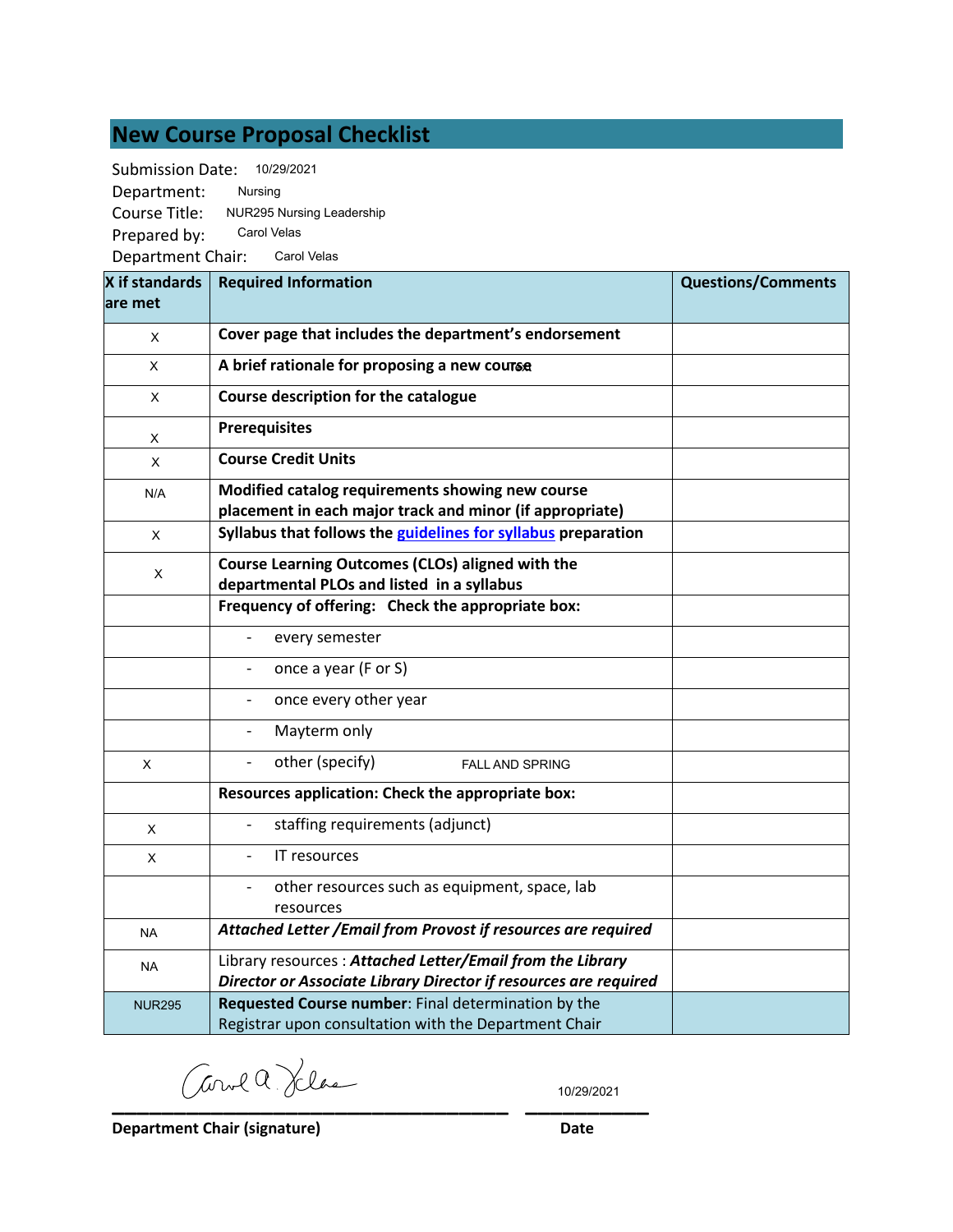# WESTMONT



To: Academic Senate From: Department of Nursing-ABSN Program Subject: Proposal for new course Date: November 1, 2021

The Accelerated Bachelor of Science in Nursing program is a new program at Westmont College. This is a second bachelor degree program with an accelerated prelicensure nursing curriculum. The program is 4 semesters of 16 weeks each. Nursing courses include concurrent theory and clinical courses.

## **New course**

NUR295 Nursing Leadership is a 5-unit course with 3 units of theory and 2 unit of clinical (90hrs) placed in the fourth semester.

We are proposing this course so students, in their management of patient care and in beginning leadership positions, have knowledge and understanding of leading people. Students will take their knowledge and understanding of compassionate patient care and develop caring leadership skills to understand the diversity of the nursing workforce, challenges nurse have with the changing healthcare environment, Quadruple Aim, team dynamics as they begin to lead groups, conflict and conflict resolution, legal and ethical issues of employment, staffing models and challenges, recruiting and retaining staff, workplace violence, managing stress, and the budget process.

 The clinical settings for this course will occur in Santa Barbara County at Santa Barbara Cottage Hospital and surrounding ambulatory settings to provide a rich leadership/modeling/mentoring experience.

The attached syllabus enumerates the Course Learning Outcomes including mapping to the Program Learning Outcomes. Assessment Technology Institute, our supplemental instruction is integrated throughout the curriculum with notations for your understanding.

The course will be offered two times per year in varying semesters as the two cohorts of nursing students enroll. Because this is a new course and a new program it will require new staff and IT resources.

This course is part of the required Public Health curriculum for Public Health Certification by the Board of Registered Nursing and for the Bachelor of Science in Nursing Program. The sequence of this course in the curriculum is permanent in the fourth semester.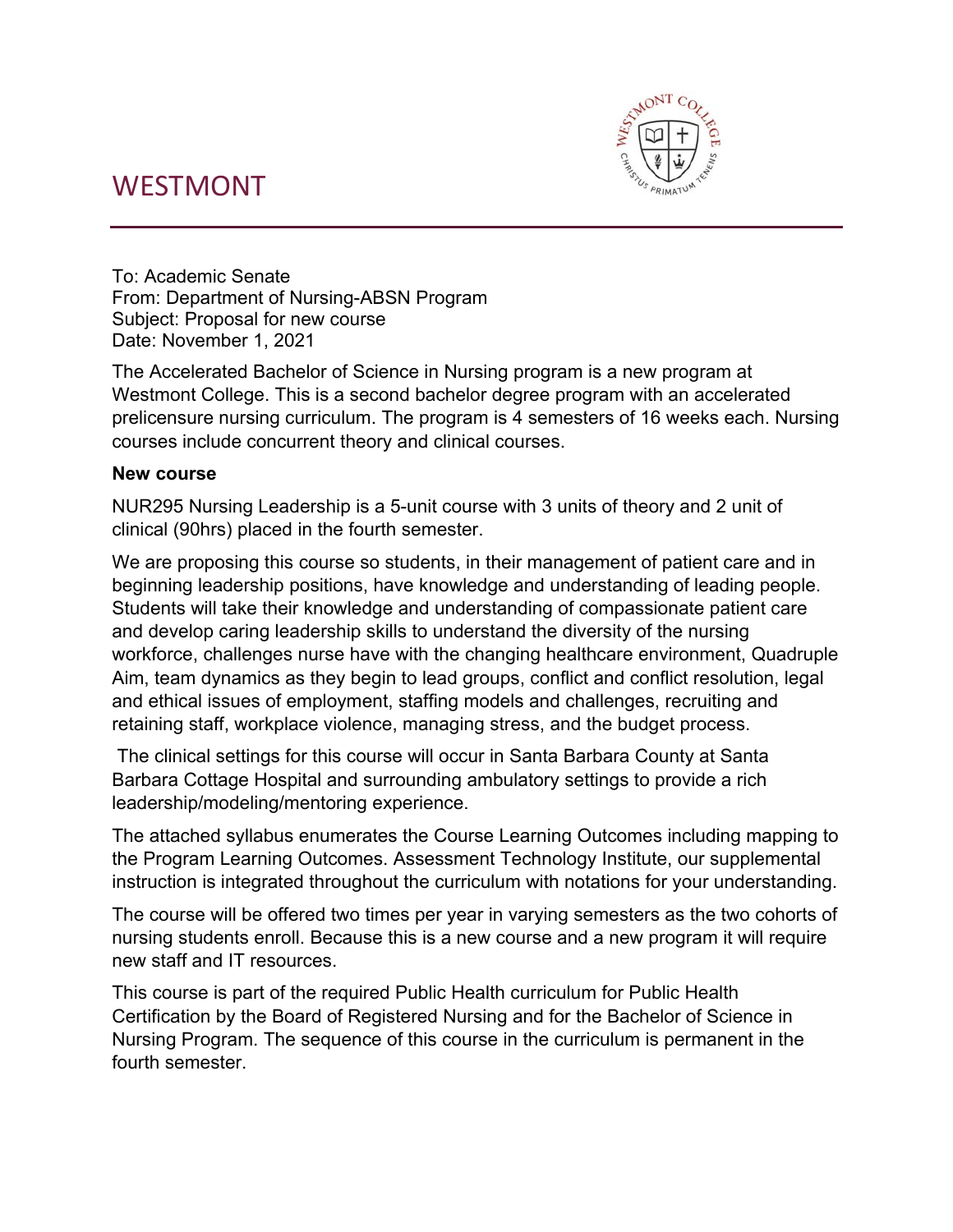# **Westmont catalog course description**

NUR295 Nursing Leadership will prepare the practicing nurse for experiences in leadership. Content is diverse and focuses on group dynamics, leadership theories, development of change, conflict and conflict resolution, the economy of healthcare and unit budgets, leading quality improvement initiatives, effective communication to subordinates, staff retention strategies, and policy development for a safe workplace.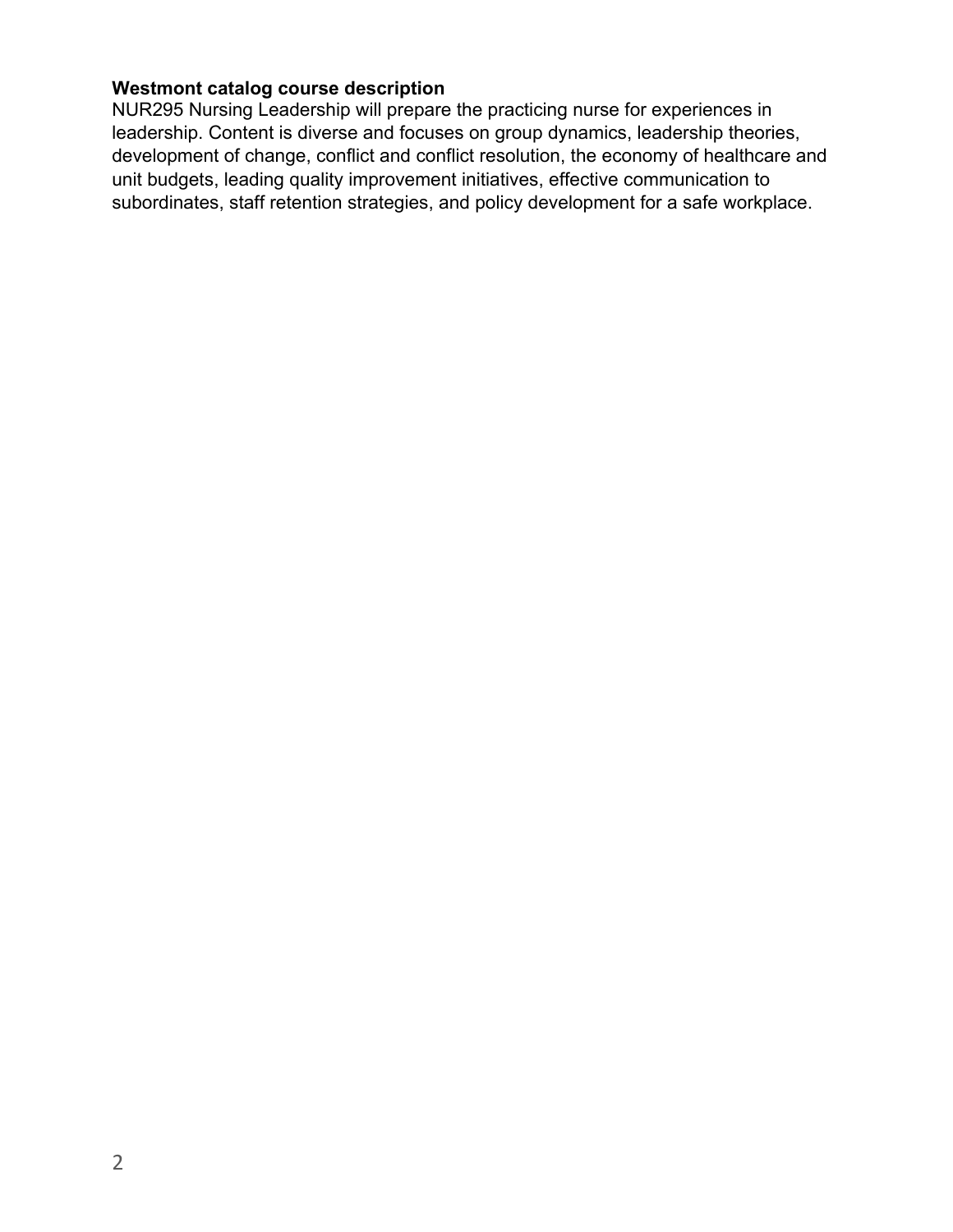

# NUR295 Nursing Leadership

2022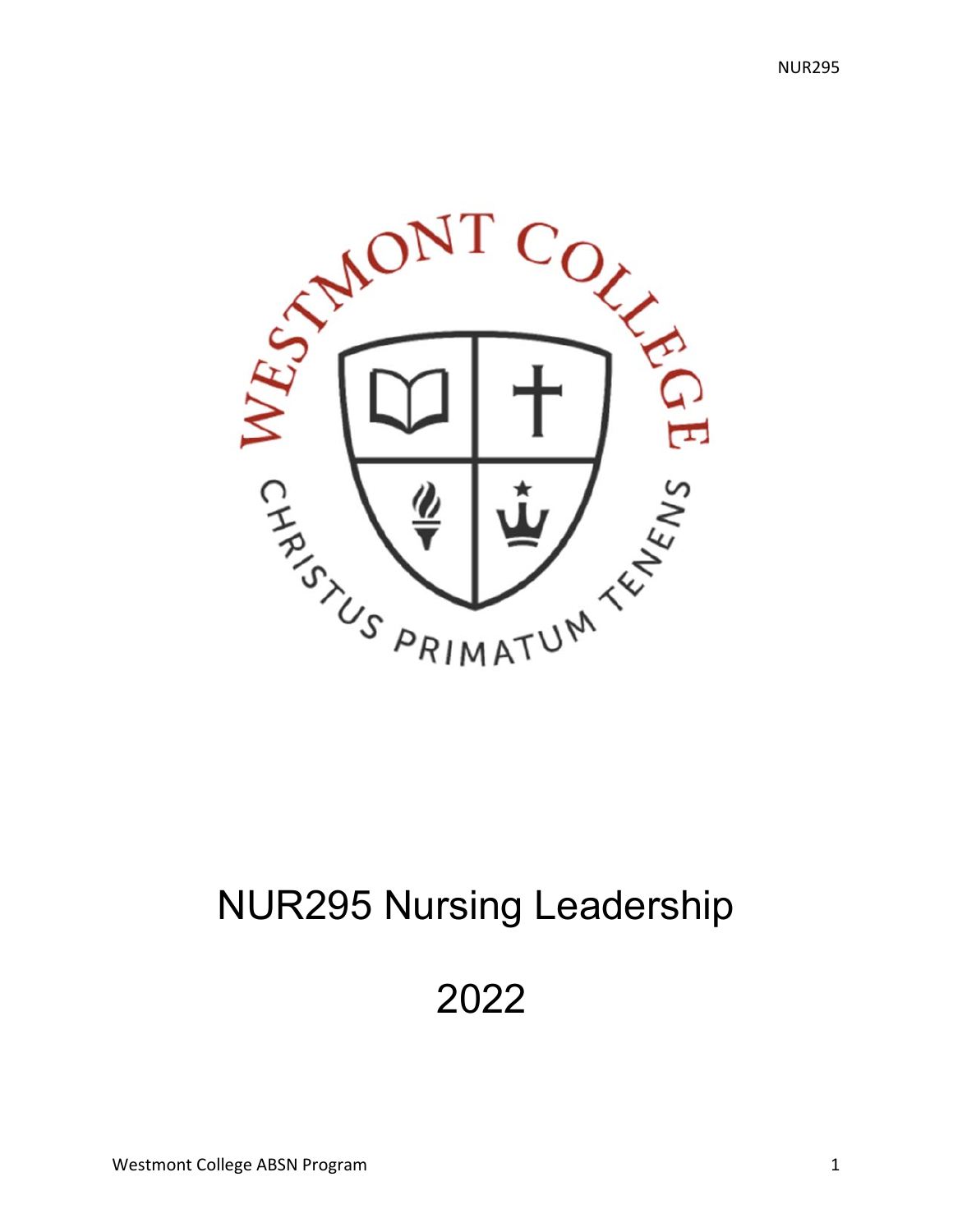# **NUR295 Nursing Leadership**

**5 units (Theory=3units, Clinical=2units) Pre-requisites:** Acceptance into ABSN program **Placement in curriculum: BSN curriculum** 

**Time:**TBD **Room:** TBD

**Course Faculty:** TBD **Faculty office:** TBD **Faculty email:** TBD **Faculty phone:** TBD **Faculty office hours:** TBD

#### **I. Important Information**

This is a course in a series of prelicensure nursing courses to prepare the nursing student for the safe, patient-centered and family-supported, compassionate care in a variety of healthcare settings. The best way to be prepared for your lecture and clinical experience is to maintain a healthy mental, physical, and spiritual life. Come to class after a good night's sleep, eat nutritious food, and stay current with reading assignments. For your clinical experience, come with excitement and understand you will continue to learn in the clinical setting and apply the concepts and skills you are learning in class. To help with your success in this course and program, it is not suggested you work more than 20 hours per week if you have to work.

#### **Westmont catalogue course description**

NUR295 Nursing Leadership will prepare the practicing nurse for experiences in leadership. Content is diverse and focuses on group dynamics, leadership theories, development of change, conflict and conflict resolution, the economy of healthcare and unit budgets, leading quality improvement initiatives, effective communication to subordinates, staff retention strategies, and policy development for a safe workplace.

#### **Instructor's further description**

As the manager of patient care and the coordinator of care for individuals, groups, and populations your nursing toolkit must include the understanding of leading people. Leadership can be an innate characteristic but it can also be learned. This course will teach you the basics of leadership and nursing management. Some concepts will be familiar to you, please share your experiences to enrich our class discussions.

#### **ABSN Program Mission**

Prepares faithful servant leaders to provide patient-centered and family supported safe, compassionate care for diverse populations and communities across the lifespan and in all health care settings.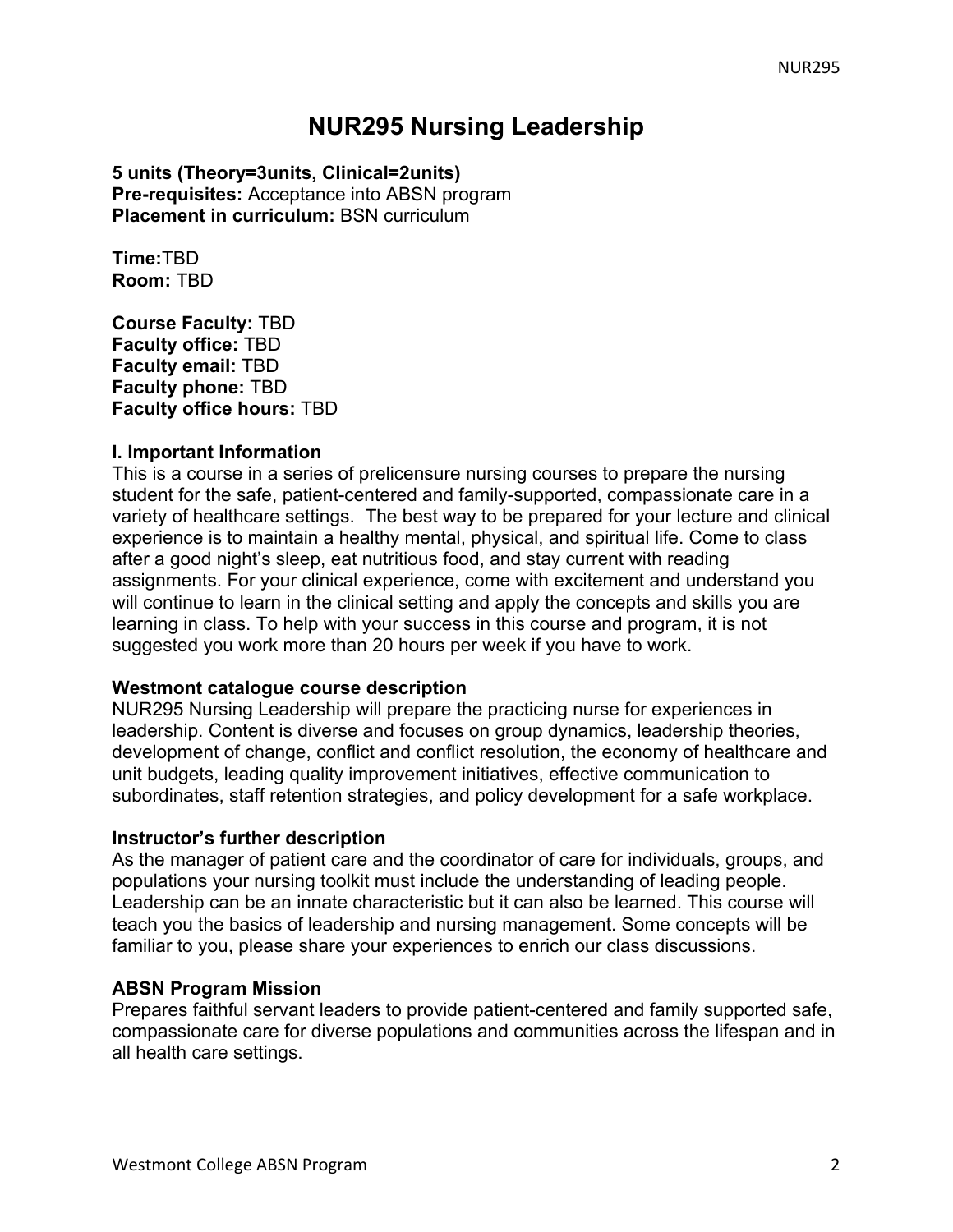## **AACN Baccalaureate Essentials (2018)**

The Commission on Collegiate Nursing Education (CCNE) is an autonomous accrediting agency, contributing to the improvement of the public's health. A specialized/professional accrediting agency, CCNE strives to promote the quality and integrity of baccalaureate and graduate nursing programs. Following are the nine baccalaureate essentials used as the framework for the current curriculum. In 2021 the Essentials were revised and will be integrated into the curriculum over the next three years.

- I Liberal Education for Baccalaureate Generalist Nursing Practice
- II Basic Organizational and Systems Leadership for Quality Care and Patient **Safety**
- III Scholarship for Evidence-Based Practice
- IV Information Management and Application of Patient Care Technology
- V Healthcare Policy, Finance, and Regulatory Environments
- VI Interprofessional Communication and Collaboration for Improving Patient Health **Outcomes**
- VII Clinical Prevention and Population Health
- VIII Professionalism and Professional Values
- IX Baccalaureate Generalist Nursing Practice

# **AACN Essentials (revised 2021)**

The Essentials: Core Competencies for Professional Nursing Education provides a framework for preparing individuals as members of the discipline of nursing, reflecting expectations across the trajectory of nursing education and applied experience. The *Essentials* introduce 10 domains that represent the essence of professional nursing practice and the expected competencies for each domain. The competencies accompanying each domain are designed to be applicable across four spheres of care (disease prevention/promotion of health and wellbeing, chronic disease care, regenerative or restorative care, and hospice/palliative/supportive care), across the lifespan, and with diverse patient populations.

#### **Domains for Nursing**

Domains are broad distinguishable areas of competence that, when considered in the aggregate, constitute a descriptive framework for the practice of nursing.

#### **The Ten Domains:**

Domain 1-Knowledge for Nursing Practice

- Domain 2-Person-centered Care
- Domain 3-Population Health

Domain 4-Scholarship for Nursing Practice

Domain 5-Quality and Safety

Domain 6-Interprofessional Partnerships

Domain 7-Systems-based Practice

Domain 8-Information and Healthcare Technology

Domain 9-Professionalism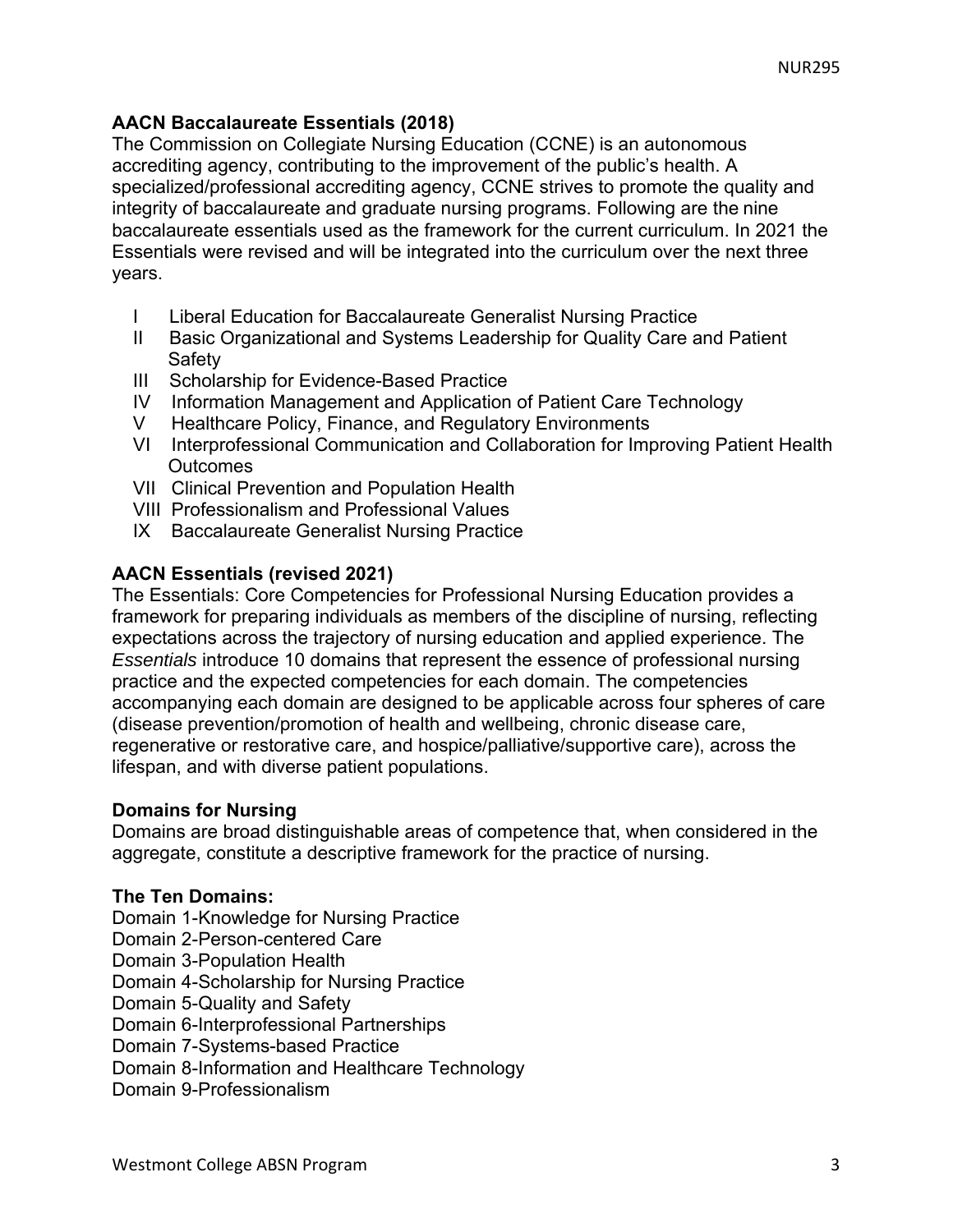Domain 10-Personal, Professionals, Leadership Development (The Essentials: Core Competencies for Professional Nursing Education, 2021)

## **Program Learning Outcomes (PLO)**

1. Exhibit Christian character and servant leadership while providing compassionate care for a diverse population in communities across state, national, and global settings. 2. Evidence-based best practices, critical thinking, and clinical reasoning, inform clinical judgement for the provision of patient-centered, safe, quality care.

3. Create patient education plans that are culturally specific to the patient and that incorporate the family support system.

4. Communicate effectively with the interprofessional team to ensure a wholistic approach to patient-centered care.

5. Continue inquisitive learning by using the Electronic Medical Record and Informatics to meet quality metrics in a variety of healthcare and geographic settings.

6. Advocate for healthcare policies for the underserved, vulnerable populations to ensure equity with access to care for prevention, remedial, supportive, and rehabilitative nursing care regionally, nationally, and globally.

# **Course Learning Outcomes (CLO)**

1. Differentiates between leading in nursing and nursing management.

2. Uses conflict responses to manage conflict situations in nursing.

3. Using evidence-based practice, discuss how to lead groups, task forces, and patient care conferences.

4. Identifies an area needing change on assigned unit. Plans a change project using a change theory.

5. Compares and contrasts leadership theories used for different nursing situations.

6. Constructs a productivity plan to keep staffing costs in alignment with budget.

- 7. Analyzes the reasons for nursing turnover and prioritizes resolutions to retain staff.
- 8. Differentiates duties that can be delegated to LVNs and unlicensed personnel.

9. Recognizes potential threats and threatening behaviors, including bullying. Create safe working environments by writing policies, practicing mock disturbances, and including annual competencies for ensuring a safe and healthy workplace.

| <b>Program Learning Outcomes</b>           | <b>Course Learning Outcomes (Assessed)</b> |
|--------------------------------------------|--------------------------------------------|
| 1. Exhibit Christian character and servant | 1. Differentiates between leading in       |
| leadership while providing compassionate   | nursing and nursing management.            |
| care for a diverse population in           |                                            |
| communities across state, national, and    | 5. Compares and contrasts leadership       |
| global settings.                           | theories used for different nursing        |
|                                            | situations.                                |
|                                            | 7. Analyzes the reasons for nursing        |
|                                            | turnover and prioritizes resolutions to    |
|                                            | retain staff.                              |
| 2. Evidence-based best practices, critical | 2. Uses conflict responses to manage       |
| thinking, and clinical reasoning, inform   | conflict situations in nursing.            |

# **PLO and CLO Alignment Table**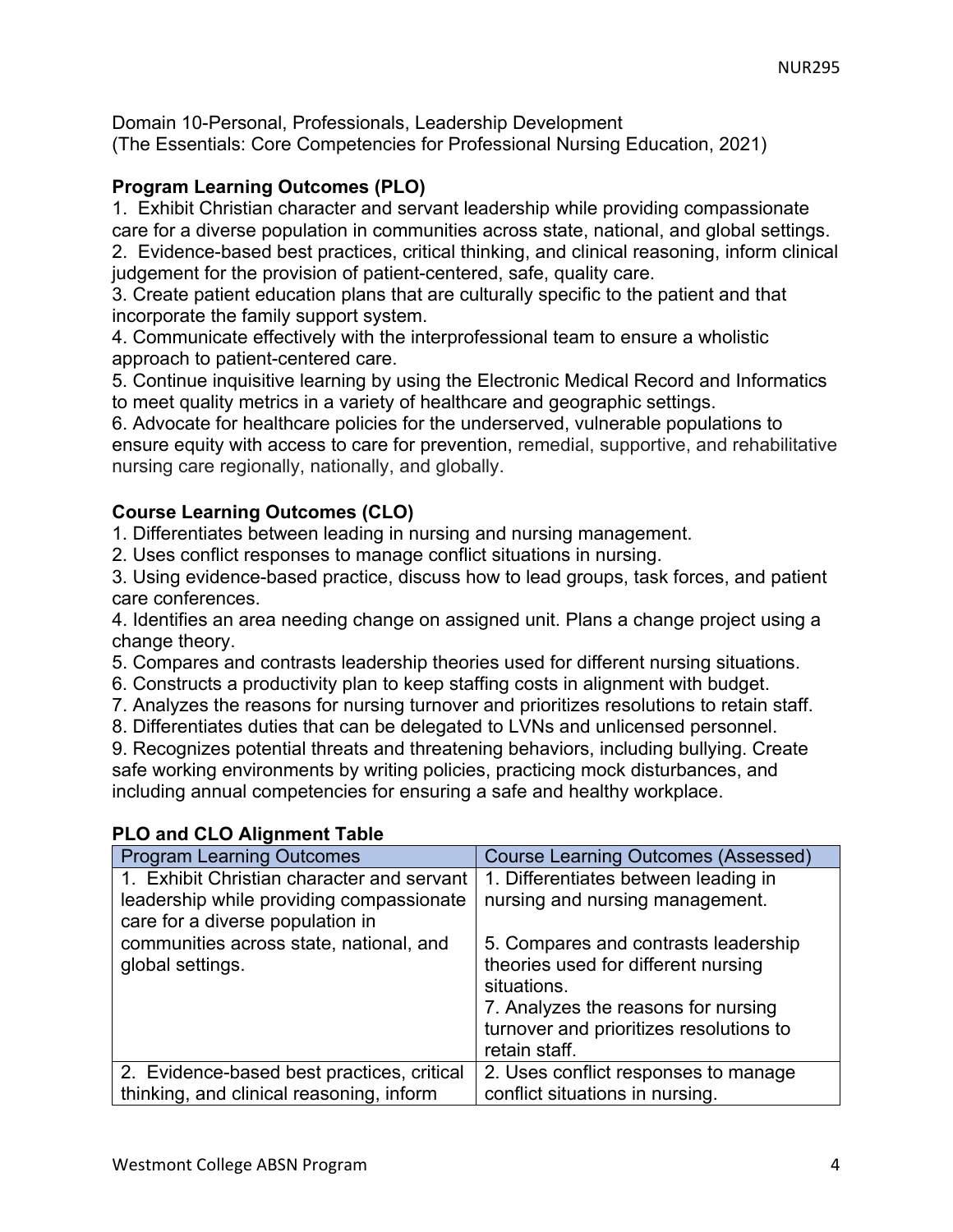| clinical judgement for the provision of<br>patient-centered, safe, quality care.                                                                                                                                                                | 3. Using evidence-based practice,<br>discuss how to lead groups, task forces,<br>and patient care conferences.<br>4. Identifies an area needing change on<br>assigned unit. Plans a change project<br>using a change theory.<br>6. Constructs a productivity plan to keep<br>staffing costs in alignment with budget.<br>8. Differentiates duties that can be<br>delegated to LVNs and unlicensed<br>personnel. |
|-------------------------------------------------------------------------------------------------------------------------------------------------------------------------------------------------------------------------------------------------|-----------------------------------------------------------------------------------------------------------------------------------------------------------------------------------------------------------------------------------------------------------------------------------------------------------------------------------------------------------------------------------------------------------------|
| 3. Create patient education plans that are<br>culturally specific to the patient and that<br>incorporate the family support system.                                                                                                             | N/A                                                                                                                                                                                                                                                                                                                                                                                                             |
| 4. Communicate effectively with the<br>interprofessional team to ensure a<br>wholistic approach to patient-centered<br>care.                                                                                                                    | 9. Recognizes potential threats and<br>threatening behaviors, including bullying.<br>Create safe working environments by<br>writing policies, practicing mock<br>disturbances, and including annual<br>competencies for ensuring a safe and<br>healthy workplace.                                                                                                                                               |
| 5. Continue inquisitive learning by using<br>the Electronic Medical Record and<br>Informatics to meet quality metrics in a<br>variety of healthcare and geographic<br>settings.                                                                 | N/A                                                                                                                                                                                                                                                                                                                                                                                                             |
| 6. Advocate for healthcare policies for the<br>underserved, vulnerable populations to<br>ensure equity with access to care for<br>prevention, remedial, supportive, and<br>rehabilitative nursing care regionally,<br>nationally, and globally. | 5. Compares and contrasts leadership<br>theories used for different nursing<br>situations.                                                                                                                                                                                                                                                                                                                      |

# **Required Textbooks**

| Title                         | Author              | <b>Publisher</b> | ISBN#          |
|-------------------------------|---------------------|------------------|----------------|
| Effective                     | Eleanor J. Sullivan | Pearson          | 9-780134153117 |
| Leadership and                |                     |                  |                |
| Management in                 |                     |                  |                |
| Nursing (9 <sup>th</sup> ed.) |                     |                  |                |
| Psychology for                | <b>Sue Barker</b>   | Sage             | 9-781473925069 |
| Nursing &                     |                     |                  |                |
| Healthcare                    |                     |                  |                |
| Professional:                 |                     |                  |                |
| Developing                    |                     |                  |                |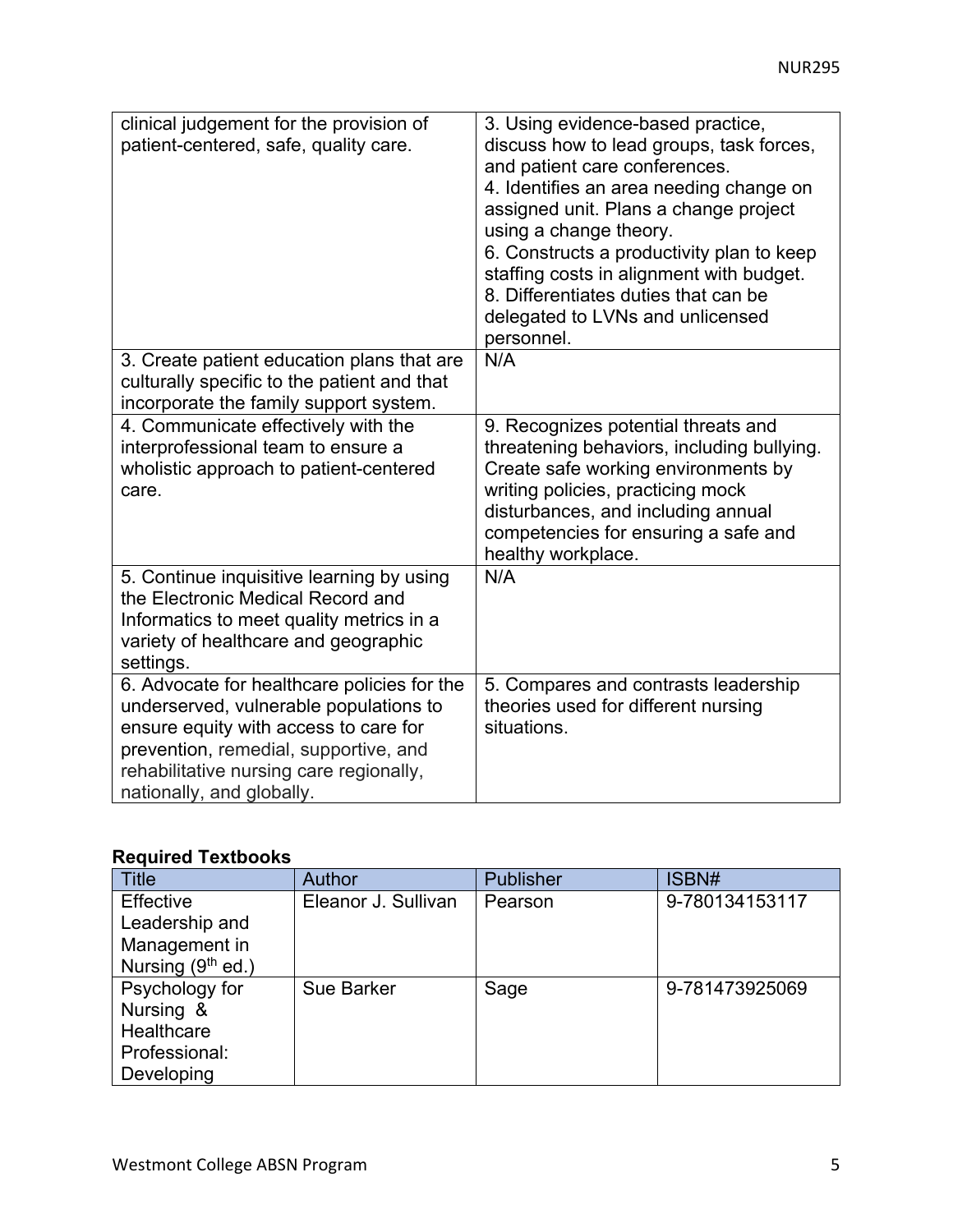| Compassionate             |                                                                                           |               |               |
|---------------------------|-------------------------------------------------------------------------------------------|---------------|---------------|
| Care                      |                                                                                           |               |               |
|                           | <b>Nursing Diagnosis</b> textbook of your choice (can be a bundled application on smart   |               |               |
| phone)                    |                                                                                           |               |               |
|                           | <b>Nursing Drug</b> textbook of your choice (can be a bundled application on smart phone) |               |               |
| <b>Publication Manual</b> | American                                                                                  | American      | 978-143383216 |
| of the American           | Psychological                                                                             | Psychological |               |
| Psychological             | Association                                                                               | Association   |               |
| Association (7thed.)      |                                                                                           |               |               |

## **Supplemental Resources**

ATI Supreme Essentials provides the visual and auditory learners with skill vignettes, review modules, online tutorials, dosage calculation and safe medication practice, computer adaptive NextGen and current NCLEX test item types, civility tutorials, and ATI Pulse (analytics engine that predicts students probability of passing the NCLEX). ATI also provides a host of practice and proctored NCLEX style exams as well as a Predictor exam to prepare for the NCLEX. ATI tools will be fully integrated into each nursing course.

## **Suggested Resources**

- **1.** Articles
- **2.** Position Papers
- **3.** Healthcare Policies
- **4.** Westmont College Library and online databases (EBSCO, ProQuest, ERIC, CINALH)

# **Assessment of CLOs**

The assessments used in this course to measure your learning and meeting the content objectives and course learning outcomes will include class participation, assignments, and a group presentation (comprehensive assessment). If student earns <85% on any course exam, student must build a 20-question quiz using ATI's Learning System quiz bank on missed content as remediation for course exam. This quiz will be due on next class day.

| <b>Course Learning Outcomes</b> | <b>Instructional activity</b> | <b>Assessment</b>     |
|---------------------------------|-------------------------------|-----------------------|
| 1. Differentiates between       | Lecture, class                | Assignments and group |
| leading in nursing and nursing  | discussion, shared            | presentation          |
| management.                     | experiences, and              |                       |
| 2. Uses conflict responses to   | scaffolding case              |                       |
| manage conflict situations in   | studies                       |                       |
| nursing.                        |                               |                       |
| 3. Using evidence-based         |                               |                       |
| practice, discuss how to lead   |                               |                       |
| groups, task forces, and        |                               |                       |
| patient care conferences.       |                               |                       |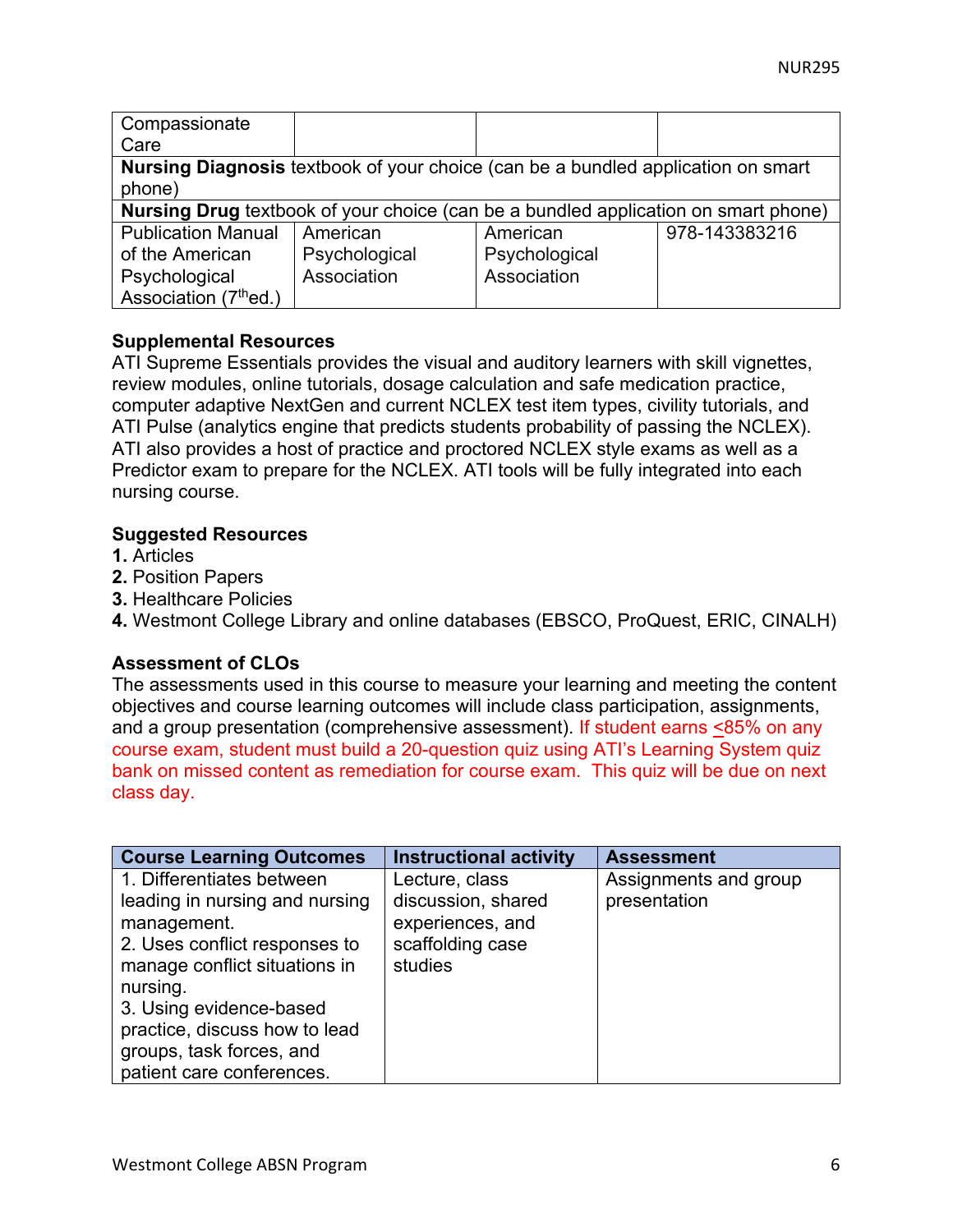| 4. Identifies an area needing<br>change on assigned unit.<br>Plans a change project using a<br>change theory.<br>5. Compares and contrasts<br>leadership theories used for<br>different nursing situations.                                                                                                                                                                                                                                                                                                                                                            |                                                                                                                                         |                                       |
|------------------------------------------------------------------------------------------------------------------------------------------------------------------------------------------------------------------------------------------------------------------------------------------------------------------------------------------------------------------------------------------------------------------------------------------------------------------------------------------------------------------------------------------------------------------------|-----------------------------------------------------------------------------------------------------------------------------------------|---------------------------------------|
| 6. Constructs a productivity<br>plan to keep staffing costs in<br>alignment with budget.<br>7. Analyzes the reasons for<br>nursing turnover and<br>prioritizes resolutions to retain<br>staff.<br>8. Differentiates duties that<br>can be delegated to LVNs and<br>unlicensed personnel.<br>9. Recognizes potential<br>threats and threatening<br>behaviors, including bullying.<br>Create safe working<br>environments by writing<br>policies, practicing mock<br>disturbances, and including<br>annual competencies for<br>ensuring a safe and healthy<br>workplace. | Lecture, class<br>discussion, group<br>activity with staffing<br>patterns and<br>productivity,<br>consequence of<br>bullying discussion | Assignments and group<br>presentation |

| Class participation        | $=$ P/NC          |
|----------------------------|-------------------|
| <b>Ethical Paper</b>       | $= 100$ pts       |
| Resume and Cover page      | $= 100$ pts       |
| Quality initiative (group) | $= 200$ pts       |
|                            | Total = $425$ pts |
|                            |                   |

#### **\*Student must pass theory and clinical course to graduate. II. Course Policies**

#### **Grading**

Grade points per unit of credit are assigned on the following scale: A 4 grade points A- 3.7 grade points B+ 3.3 grade points B 3.0 grade points B- 2.7 grade points C+ 2.3 grade points C 2.0 grade points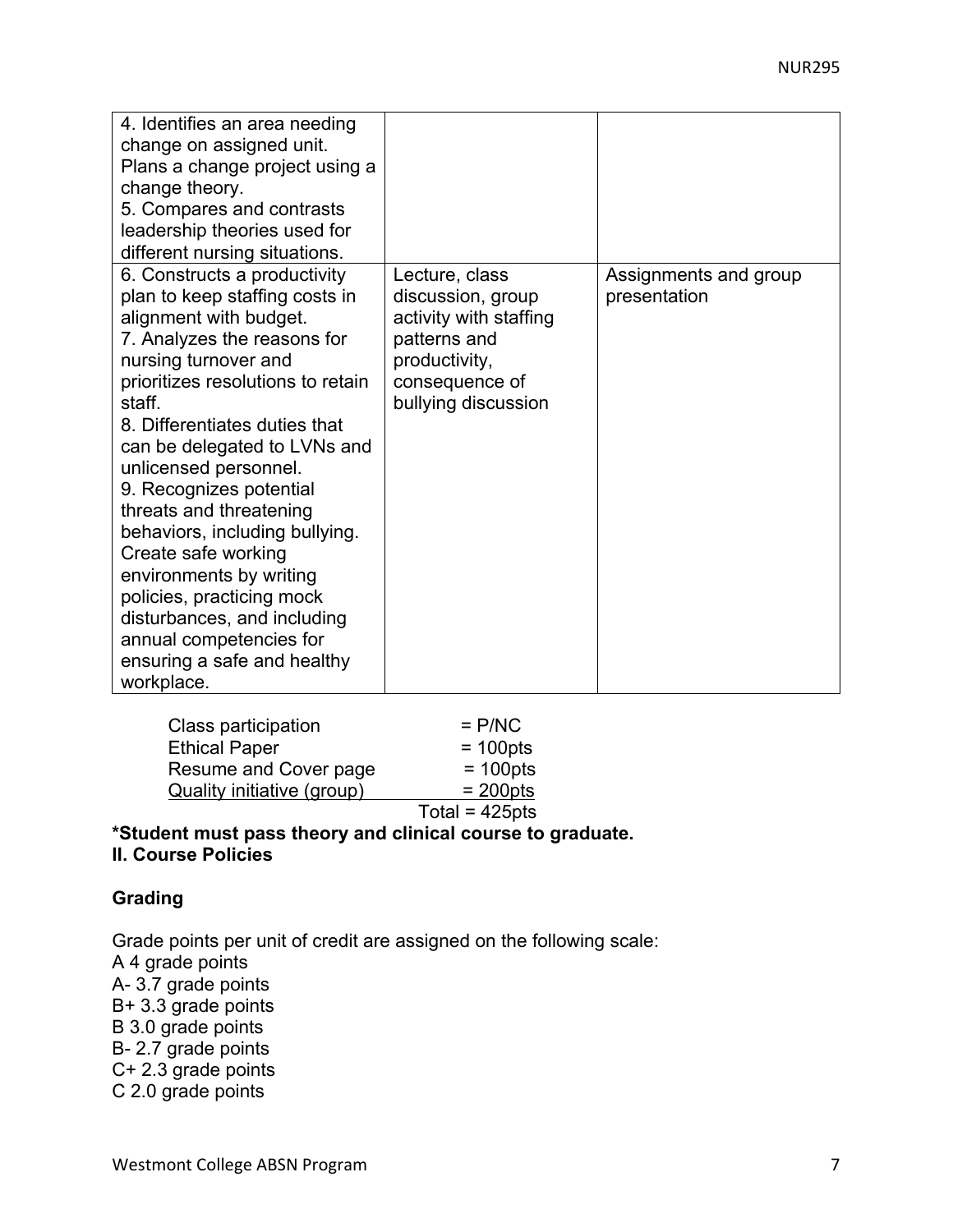C- 1.7 grade points

D+ 1.3 grade points

D 1.0 grade points

D- 0.7 grade points

P (At least D-) No grade points assigned. Not computed in the grade point average. F 0 grade points

NC (F) No grade points assigned. Not computed in the grade point average. W No grade points assigned. Not computed in grade point average.

WF No grade points assigned. Not computed in grade point average.

WP No grade points assigned. Not computed in grade point average.

WX No grade points assigned. Not computed in grade point average.

Westmont does not compute the units and grades students earned at other colleges in its grade average. (Exception: Courses and grades taken as part of a Westmont offcampus program are posted on the Westmont transcript and will be calculated in the Westmont GPA.)

Apart from the exceptions identified below, all courses at Westmont are graded using a letter scale (A, B, C, D, F).

Instructor Initiated Exceptions:

1. For pedagogical reasons, an instructor may elect to use P/NC grade reporting in any class not approved for GE credit. It is assumed that the same gradereporting

system will be applied to the entire class.

- 2. With the approval of the General Education Committee, P/NC grade reporting may be used in appropriate, GE-approved courses.
- 3. When P/NC grade reporting is used, the syllabus must reflect this fact. In addition, departments are encouraged to include a notice in the catalog that the course may use P/NC grading.

# **Office of Disability Services**

Students who have been diagnosed with a disability are strongly encouraged to contact the Office of Disability Services as early as possible to discuss appropriate accommodations for this course. Formal accommodations will only be granted for students whose disabilities have been verified by the Office of Disability Services. These accommodations may be necessary to ensure your equal access to this course.

Please contact Sheri Noble, Director of Disability Services. (310A Voskuyl Library, 565- 6186, snoble@westmont.edu) or visit the website for more information: http://www.westmont.edu/\_offices/disability

# **Dress Code**

Comfortable, non-binding clothing

# **Academic Integrity**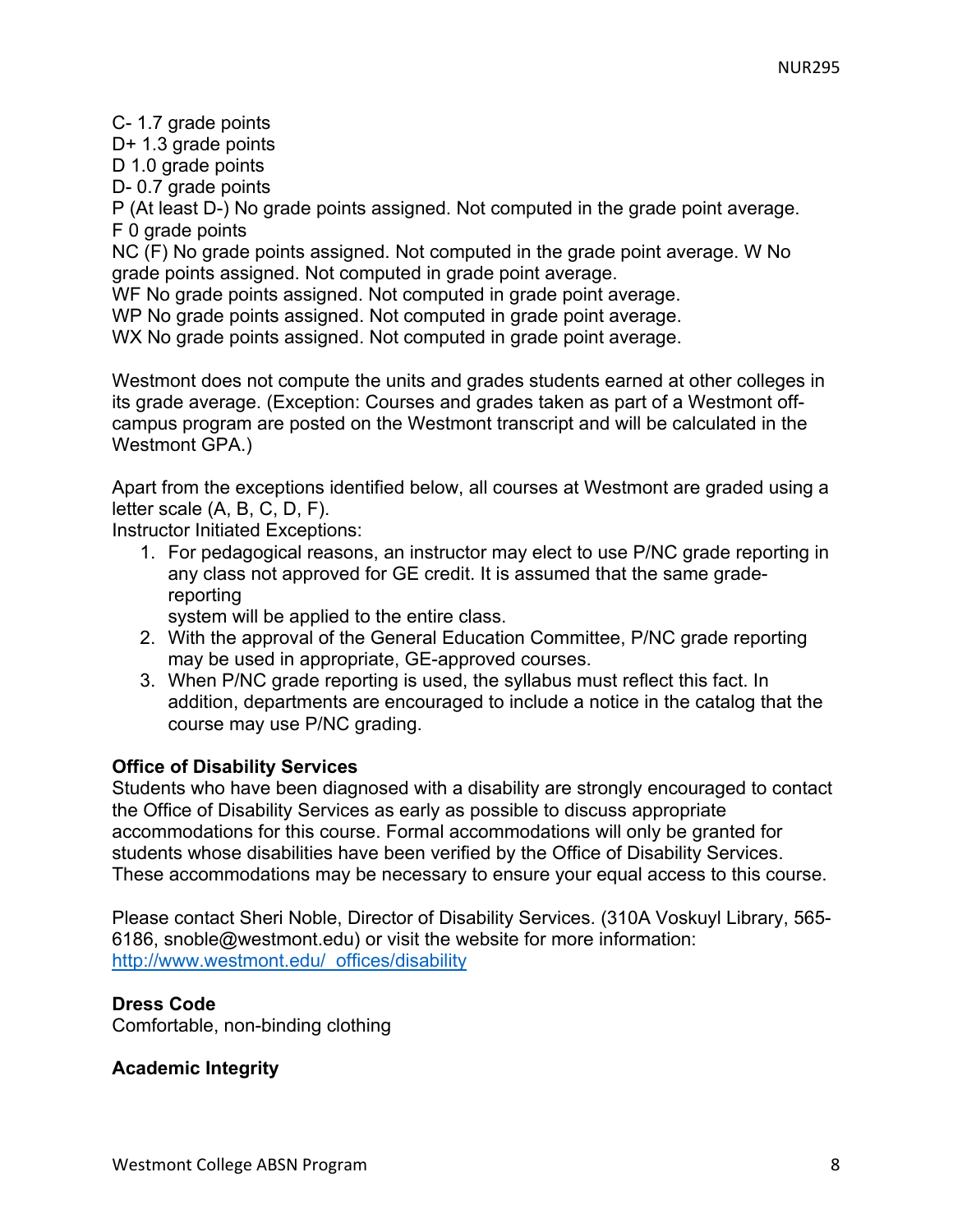When students join our college community, they are expected, as apprentice scholars, to search for truth with integrity and accuracy. This quest requires humility about our abilities, respect for the ideas of others, and originality in our thinking. Since Westmont is a Christian community, the integrity of our scholarship is rooted in the integrity of our faith. We seek to be followers of Christ in the classroom, in the library, and at the privacy of our computers. Violations of academic integrity are a serious breach of trust within the Westmont community because they violate the regard for truth essential to genuine learning and Christian consistency. Such deception also hurts those students who do their work with integrity. Violations of Academic Integrity may consist of cheating (the use of unauthorized sources of information on an examination or other assignment), falsification (misrepresentation of facts in any academic project or obligation) or plagiarism (the use of someone else's words or ideas without giving proper credit). Faculty and students should operate in an environment of mutual trust and respect. Faculty will expect students to act in ways consistent with academic integrity. However, for both scholarly and spiritual reasons, cheating, falsification, plagiarism and all other violations of academic integrity will not be tolerated in the Westmont community. Please familiarize yourself with the entire Westmont College Academic Integrity Policy. This document defines different violations of academic integrity and their consequences. It also contains very helpful information on strategies to recognize violations of academic integrity before they occur. Dishonesty in the clinical setting, will not be tolerated and students will be removed followed by program suspension or termination.

#### **Technology in the Classroom**

Laptops, tablets, and smart phones can be used in the classroom with the permission of the faculty. The use of smart phones in the clinical setting will depend on each clinical setting's rules. Smart phones in the clinical setting can be used for clinical related resources (drug book, Tabers, calculation, etc). Recording lectures is also at the discretion of the faulty and permission must be granted.

#### **Emergencies**

In the event that an emergency occurs during instruction, it is important to be familiar with the practices in place for the classroom. Please review the document at https://integready.app.box.com/AnticipatingInClass and direct any questions or concerns to the Office of Institutional Resilience.

#### **III. Weekly course schedule**

#### **\*Subject to change at any time, you will be notified of any changes**

| <b>Week</b> | <b>Content Objectives</b>                        | <b>Reading</b>        | <b>Activities and</b>                                                                | <b>Outcome</b>                    |
|-------------|--------------------------------------------------|-----------------------|--------------------------------------------------------------------------------------|-----------------------------------|
|             |                                                  |                       | assignments                                                                          | <b>Measurement</b>                |
|             | -Orientation to class, clinical, and<br>syllabus | Ch. 1, 2, 3,<br>4, 10 | <b>Complete Case</b><br><b>Study</b> (10-1) pg.<br>159 and be ready<br>to discuss in | Engagement in<br>class discussion |
|             |                                                  |                       | class.                                                                               |                                   |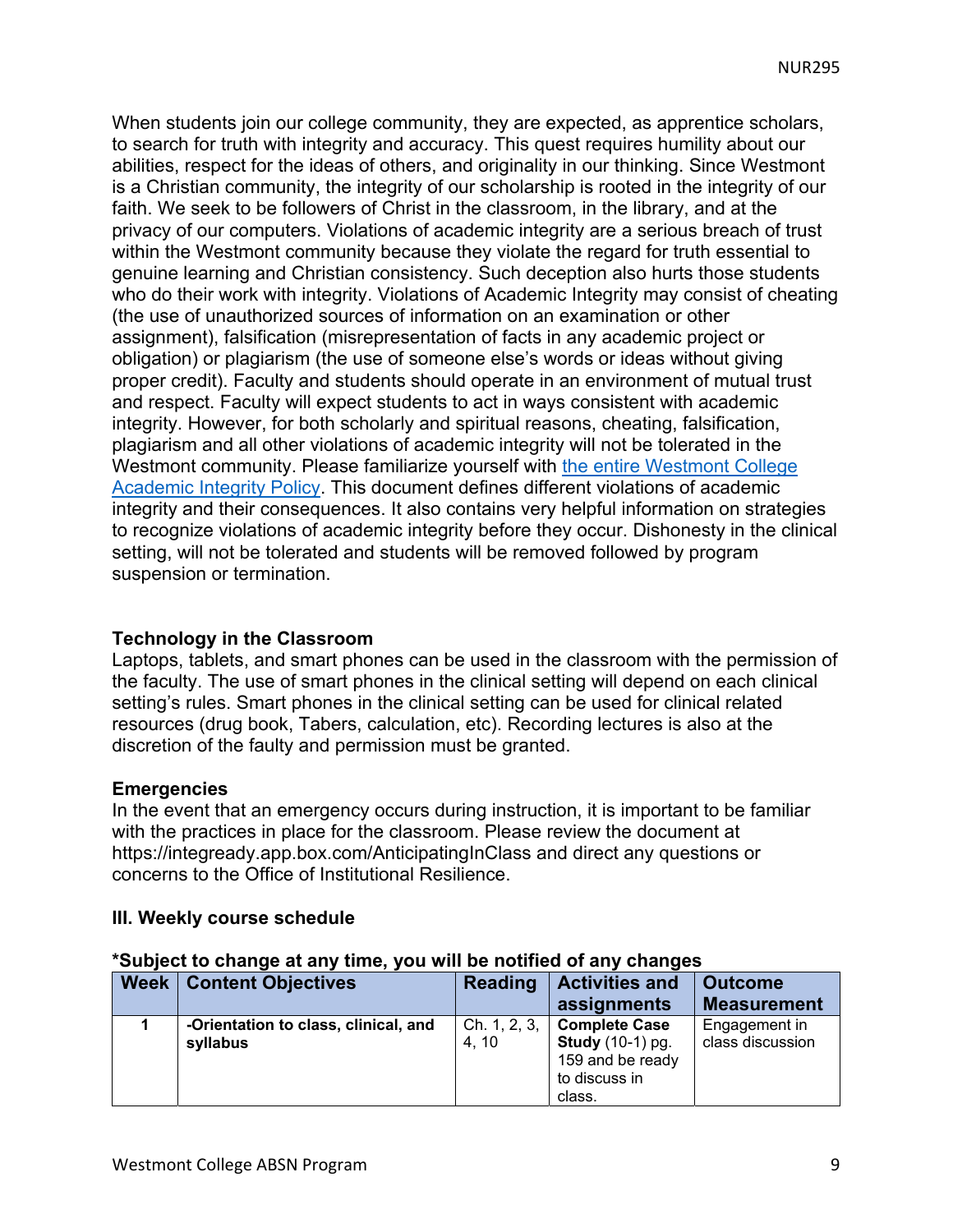|                | <b>Understanding Nursing</b><br><b>Management and Organizations,</b><br>and Communication<br>1. Explain changes to healthcare<br>over the past decade, including those<br>resulting from implementation of the<br>Affordable Care Act; demands to<br>reduce errors and improve patient<br>safety; and evolving medical and<br>communication technology.<br>2. Describe traditional and emerging<br>structures in healthcare<br>organizations.<br>3. Compare three evolving models of<br>care and explain why care delivery<br>systems will continue to evolve.<br>4. Differentiate between leaders and<br>managers.<br>5. Describe how difference in gender,<br>generation, culture, and organization<br>can affect communication. |                |                                             |                           |
|----------------|------------------------------------------------------------------------------------------------------------------------------------------------------------------------------------------------------------------------------------------------------------------------------------------------------------------------------------------------------------------------------------------------------------------------------------------------------------------------------------------------------------------------------------------------------------------------------------------------------------------------------------------------------------------------------------------------------------------------------------|----------------|---------------------------------------------|---------------------------|
| $\mathbf{2}$   | <b>Understanding Nursing</b>                                                                                                                                                                                                                                                                                                                                                                                                                                                                                                                                                                                                                                                                                                       | Ch. 1, 2, 3,   | <b>Discuss the</b>                          |                           |
|                | <b>Management and Organizations,</b><br>and Communication                                                                                                                                                                                                                                                                                                                                                                                                                                                                                                                                                                                                                                                                          | 4, 10          | <b>Quadruple Aim</b><br>and how it          |                           |
|                |                                                                                                                                                                                                                                                                                                                                                                                                                                                                                                                                                                                                                                                                                                                                    |                | impacts nursing.                            |                           |
|                | 1. Identify the changes and<br>challenges that nurses face now and                                                                                                                                                                                                                                                                                                                                                                                                                                                                                                                                                                                                                                                                 |                | 2. What are some                            |                           |
|                | in the future.                                                                                                                                                                                                                                                                                                                                                                                                                                                                                                                                                                                                                                                                                                                     |                | ways nurses can                             |                           |
|                | 2. Discuss how an organizations<br>environment and culture affect                                                                                                                                                                                                                                                                                                                                                                                                                                                                                                                                                                                                                                                                  |                | take advantage of<br>emerging               |                           |
|                | workplace conditions.                                                                                                                                                                                                                                                                                                                                                                                                                                                                                                                                                                                                                                                                                                              |                | technologies in                             |                           |
|                | 3. Describe the patient care delivery                                                                                                                                                                                                                                                                                                                                                                                                                                                                                                                                                                                                                                                                                              |                | healthcare and                              |                           |
|                | system at your place of work or<br>clinical site. How well do they work?                                                                                                                                                                                                                                                                                                                                                                                                                                                                                                                                                                                                                                                           |                | information<br>systems? Think               |                           |
|                | Can you suggest a better model?                                                                                                                                                                                                                                                                                                                                                                                                                                                                                                                                                                                                                                                                                                    |                | Big                                         |                           |
|                | 4. Explore how followership is                                                                                                                                                                                                                                                                                                                                                                                                                                                                                                                                                                                                                                                                                                     |                |                                             |                           |
|                | essential to leadership.                                                                                                                                                                                                                                                                                                                                                                                                                                                                                                                                                                                                                                                                                                           |                |                                             |                           |
|                | 5. Evaluate what principles must be<br>followed for collaborative                                                                                                                                                                                                                                                                                                                                                                                                                                                                                                                                                                                                                                                                  |                |                                             |                           |
|                | communication to take place.                                                                                                                                                                                                                                                                                                                                                                                                                                                                                                                                                                                                                                                                                                       |                |                                             |                           |
| $\overline{3}$ | Initiating and managing change,                                                                                                                                                                                                                                                                                                                                                                                                                                                                                                                                                                                                                                                                                                    | Ch. $5, 6, 8,$ | 1. Identify one                             | Students engaged          |
|                | Quality, Power, Team dynamics,                                                                                                                                                                                                                                                                                                                                                                                                                                                                                                                                                                                                                                                                                                     | 12, 13, 14     | core metric in the<br>clinical setting that | in class<br>discussion    |
|                | and Handling Conflict                                                                                                                                                                                                                                                                                                                                                                                                                                                                                                                                                                                                                                                                                                              |                | interests you and                           |                           |
|                | 1. Compare and contrast different                                                                                                                                                                                                                                                                                                                                                                                                                                                                                                                                                                                                                                                                                                  |                | be prepared to                              | Begin to consider         |
|                | change theories.                                                                                                                                                                                                                                                                                                                                                                                                                                                                                                                                                                                                                                                                                                                   |                | answer these                                | the quality               |
|                | 2. Differentiate among change                                                                                                                                                                                                                                                                                                                                                                                                                                                                                                                                                                                                                                                                                                      |                | questions;                                  | improvement               |
|                | strategies.<br>3. Explain how nurses are involved in                                                                                                                                                                                                                                                                                                                                                                                                                                                                                                                                                                                                                                                                               |                | a. Why does it<br>interest you?             | project for your<br>group |
|                | reduction risks.                                                                                                                                                                                                                                                                                                                                                                                                                                                                                                                                                                                                                                                                                                                   |                | b. Is there a policy                        | presentation.             |
|                | 4. Delineate efforts to improve the                                                                                                                                                                                                                                                                                                                                                                                                                                                                                                                                                                                                                                                                                                |                | in place for the                            |                           |
|                | quality of healthcare.                                                                                                                                                                                                                                                                                                                                                                                                                                                                                                                                                                                                                                                                                                             |                | metric?<br>c. What role does                | Group                     |
|                | 5. Differentiate between power and<br>leadership.                                                                                                                                                                                                                                                                                                                                                                                                                                                                                                                                                                                                                                                                                  |                | the nurse play in                           | composition               |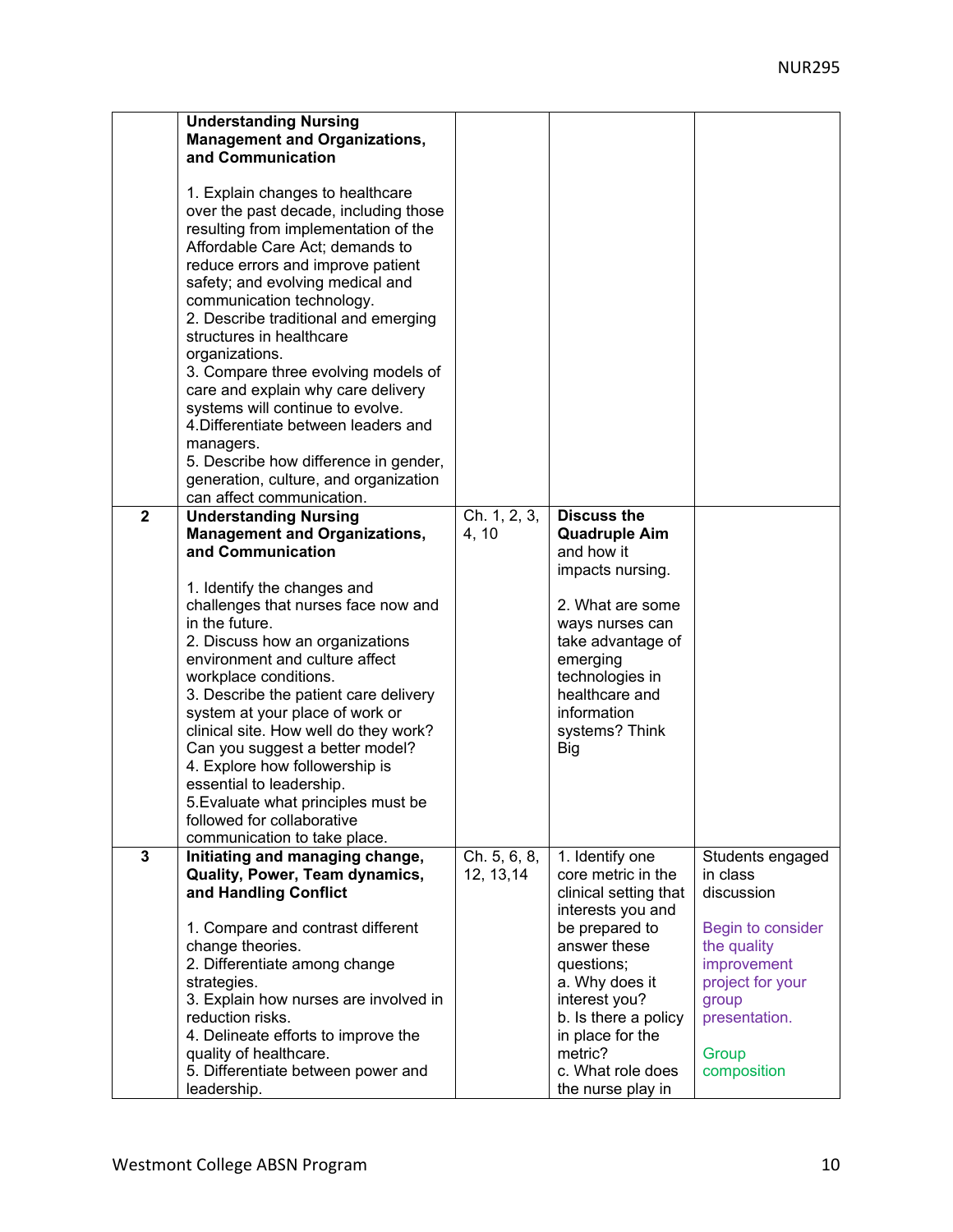|                | 6. Incorporate time management<br>strategies into meeting activities.                                                                                                                                                                                                                                                                                                                                                                                                                                                                                                                                              |                                | this quality<br>initiative?<br>d. What has the<br>outcome been<br>since the initiative<br>started?<br>Beginning % of<br>error, % of error<br>change. |                                            |
|----------------|--------------------------------------------------------------------------------------------------------------------------------------------------------------------------------------------------------------------------------------------------------------------------------------------------------------------------------------------------------------------------------------------------------------------------------------------------------------------------------------------------------------------------------------------------------------------------------------------------------------------|--------------------------------|------------------------------------------------------------------------------------------------------------------------------------------------------|--------------------------------------------|
| 4              | Initiating and managing change,<br>Quality, Power, Team dynamics,<br>and Handling Conflict<br>1. Describe the appropriate use of<br>power.<br>2. Explain the norms and roles in<br>groups and teams.<br>3. Discuss why the nurse manager's<br>leadership skills are essential to team<br>performance.<br>4. Describe the conflict process.<br>5. Evaluate approaches that can be<br>used to manage conflict.<br>6. Critique time-wasters and how to<br>manage them.<br>7. Incorporate time management<br>strategies into meeting activities.                                                                       | Ch. 5, 6, 8,<br>12, 13, 14     | 1. Complete<br>"Leading at the<br>bedside" on pg.<br>217 and be ready<br>to discuss in<br>class.                                                     | Students engaged<br>in class<br>discussion |
| $5\phantom{1}$ | <b>Understanding Legal and Ethical</b><br>Issues, Critical thinking, Staffing,<br><b>Performance evaluation</b><br>1. Differentiate between law and<br>ethics.<br>2. Analyze the ethical principles of<br>autonomy, beneficence,<br>nonmaleficence, and distributive<br>justice and how it is applied to<br>populations of people today.<br>3. Compare and contrast individual<br>and collective decision-making<br>processes in various situations and<br>settings.<br>4. Evaluate stumbling blocks to<br>making decisions and solving<br>problems.<br>5. Describe the factors that influence<br>job performance. | Ch. 7, 9,<br>18, 19, 20,<br>21 |                                                                                                                                                      | Ethical paper due                          |
| 6              | <b>Understanding Legal and Ethical</b><br>Issues, Critical thinking, Staffing,<br><b>Performance evaluation</b><br>1. Anticipate and address the<br>challenges of performance review.<br>2. Define feedback and keys to<br>successful feedback.                                                                                                                                                                                                                                                                                                                                                                    | Ch. 7, 9,<br>18, 19, 20,<br>21 |                                                                                                                                                      | Students engaged<br>in class<br>discussion |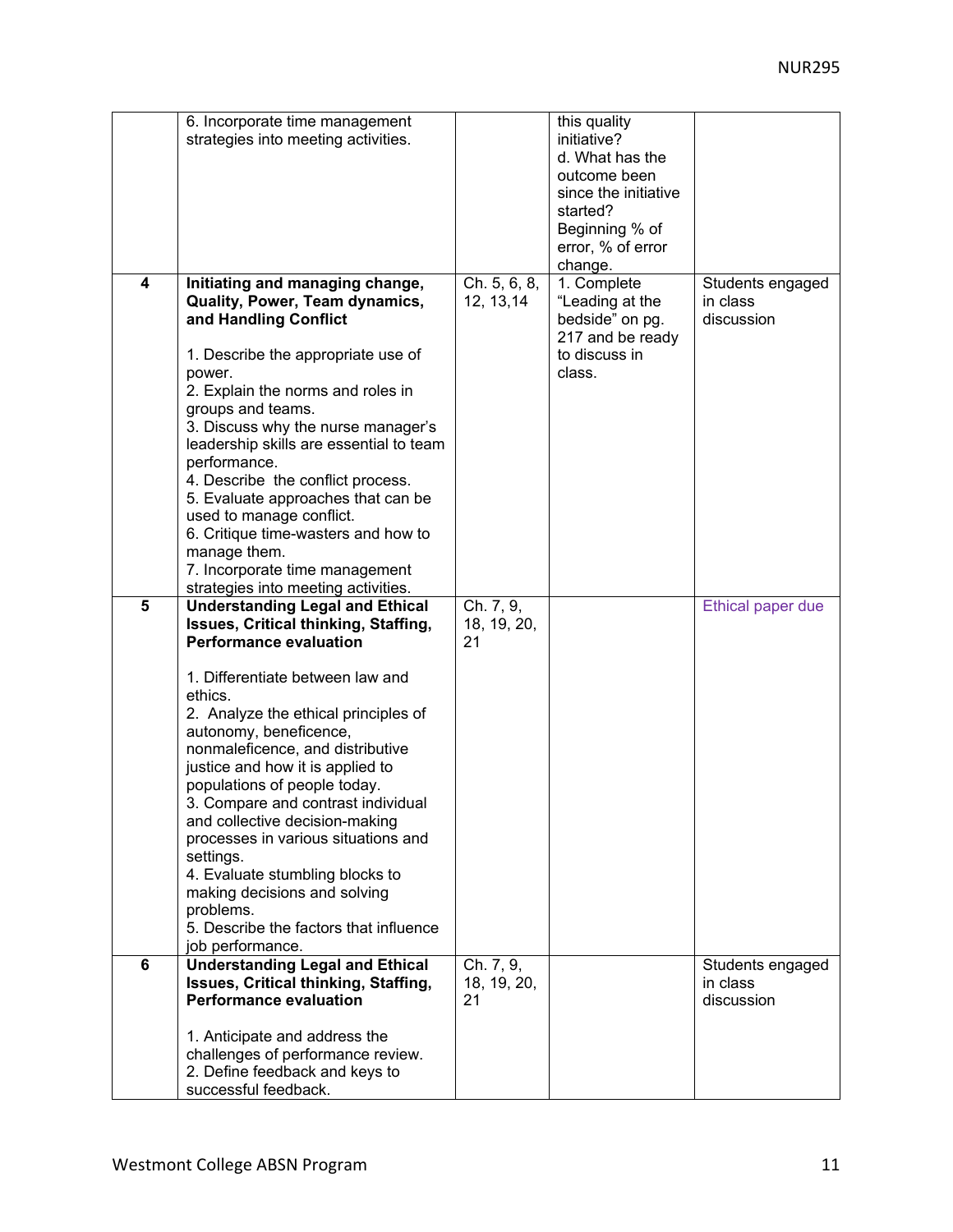|                | 3. Apply guidelines for progressive<br>discipline.                      |             |                                       |                              |
|----------------|-------------------------------------------------------------------------|-------------|---------------------------------------|------------------------------|
|                | 4. Describe how nursing turnover                                        |             |                                       |                              |
|                | affects an organization and other                                       |             |                                       |                              |
|                | staff.                                                                  |             |                                       |                              |
|                | 5. Examine what organizations can<br>do to improve retention of nurses. |             |                                       |                              |
| $\overline{7}$ | <b>Envisioning</b> your future                                          | Barker:     | Writing a cover                       | Students will                |
|                |                                                                         | Ch. 9       | page, resume,                         | undergo a group              |
|                | 1. Describe how the budgeting                                           |             | and nursing                           | interview with the           |
|                | process works.                                                          | Ch. 27, 28  | philosophy                            | Program Director             |
|                | 2. Explain the nurse manager's role                                     |             |                                       | and Faculty.                 |
|                | with the operational and capital                                        |             |                                       | Interview                    |
|                | budget.<br>3. Describe how staff affects                                |             | Small group<br>discussion:            | appointments<br>coming soon. |
|                | budgetary performance.                                                  |             | Activity 9.2 Critical                 |                              |
|                | 4. Compare and contrast different                                       |             | thinking, pg. 195                     |                              |
|                | approaches to composing a budget.                                       |             |                                       |                              |
|                | 5. Recognize the impact of emotional                                    |             |                                       |                              |
|                | labor and how coping and resilience                                     |             |                                       |                              |
| 8              | can be developed.                                                       | Ch. 16, 17  |                                       |                              |
|                | Recruiting and retaining staff,<br>staffing shortages                   |             |                                       | Students engaged<br>in class |
|                | 1. Identify the important elements of                                   |             |                                       | discussion                   |
|                | the recruitment and selection                                           |             |                                       |                              |
|                | process.                                                                |             |                                       | Cover page and               |
|                | 2. Examine the legal issues involved                                    |             |                                       | resume due for               |
|                | in hiring.                                                              |             |                                       | feedback                     |
|                | 3. Compare and contrast different<br>interview techniques especially    |             |                                       | Work on nursing              |
|                | during a pandemic.                                                      |             |                                       | philosophy                   |
| 9              | Recruiting and retaining staff,                                         | Ch. 16, 17  | Calculate staffing                    |                              |
|                | staffing shortages                                                      |             | needs for a 31                        |                              |
|                | 1. Determine staffing needs using                                       |             | bed oncology unit                     |                              |
|                | evidence-based tools.<br>2. Evaluate how to supplement staff            |             | where 12 patients<br>will need chemo  |                              |
|                | when needed.                                                            |             | on the next                           |                              |
|                | 3. Plan workforce full-time                                             |             | morning shift.                        |                              |
|                | equivalents (FTEs).                                                     |             | Consider different                    |                              |
|                |                                                                         |             | care models to                        |                              |
|                |                                                                         |             | provide the safest                    |                              |
|                |                                                                         |             | and most cost-<br>effective care. Be  |                              |
|                |                                                                         |             | ready to discuss                      |                              |
|                |                                                                         |             | in class.                             |                              |
| 10             | Workplace violence, Preparing for                                       | Barker:     |                                       | <b>Nursing</b>               |
|                | <b>Emergencies, and managing</b>                                        | Ch. 10      |                                       | philosophy<br>reflection due |
|                | <b>stress</b><br>1. Identify harassing behaviors,                       | Ch. 22, 23, |                                       |                              |
|                | including bullying, incivility, and                                     | 24          | <b>Small group</b>                    |                              |
|                | horizontal violence.                                                    |             | exercise: Activity                    |                              |
|                | 2. Describe strategies to manage                                        |             | 10.3, Critical                        |                              |
|                | staff with problem behaviors.                                           |             | thinking, pg. 221                     |                              |
|                | 3. Discuss examples of disasters that                                   |             |                                       |                              |
|                | require preparation.                                                    |             | <b>ATI Civility Mentor</b><br>Module: |                              |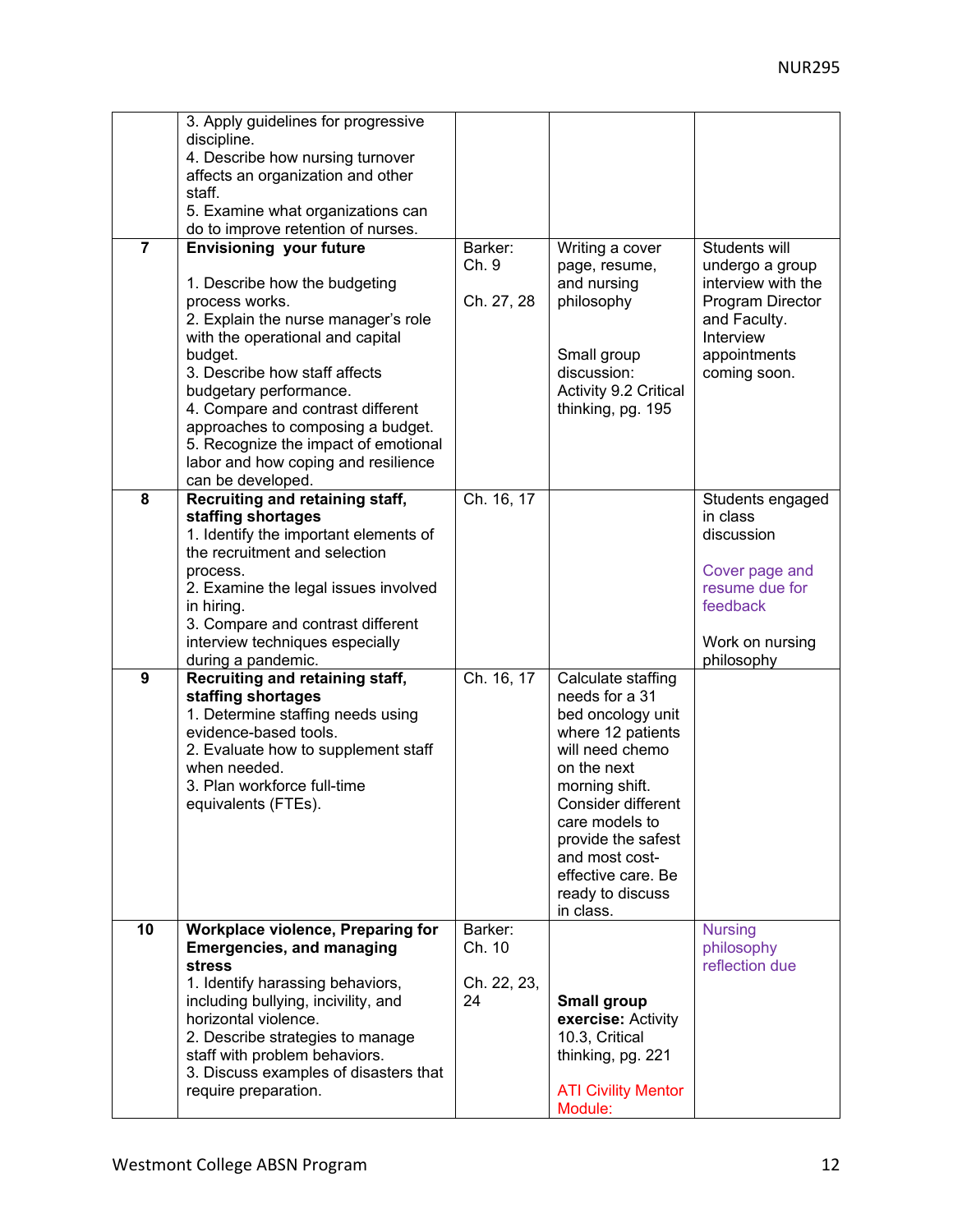|    | 4. Summarize components involved<br>in workplace violence.<br>5. Evaluate current strategies for<br>workplace violence.<br>6. Identify the key components of a<br>culture of compassionate care.<br>7. Evaluate the skills you need to<br>maintain your compassionate care.                             |        | Foundations of<br>Professionalism<br>and Civility                                                                                                                                                                                                 |                                            |
|----|---------------------------------------------------------------------------------------------------------------------------------------------------------------------------------------------------------------------------------------------------------------------------------------------------------|--------|---------------------------------------------------------------------------------------------------------------------------------------------------------------------------------------------------------------------------------------------------|--------------------------------------------|
| 11 | <b>Managing stress</b><br>1. Explain why stress is necessary.<br>2. Discuss the organizational,<br>interpersonal, and individual factors<br>that cause stress.<br>3. Examine how individuals and<br>organizations can manage stress.                                                                    | Ch. 26 | What type of self-<br>care stress<br>reducers do you<br>use in your daily<br>life? Be ready to<br>discuss in class.                                                                                                                               |                                            |
| 12 | <b>The Budget Process</b><br>1. Describe how the budgeting<br>process works.<br>2. Explain the nurse manager's role<br>with the operational and capital<br>budget.<br>3. Describe how staff affects<br>budgetary performance.<br>4. Compare and contrast different<br>approaches to composing a budget. | Ch. 15 | Do you see tasks<br>or functions in<br>your clinical site<br>that you believe<br>are redundant,<br>unnecessary, or<br>repetitive or that<br>could be<br>completed by a<br>lesser-paid<br>employee? Be<br>prepared to<br>discuss this in<br>class. | Students engaged<br>in class<br>discussion |
| 13 | <b>Group presentations</b>                                                                                                                                                                                                                                                                              |        |                                                                                                                                                                                                                                                   |                                            |
| 14 | <b>Group presentations</b>                                                                                                                                                                                                                                                                              |        |                                                                                                                                                                                                                                                   |                                            |
| 15 | <b>Group presentations</b>                                                                                                                                                                                                                                                                              |        |                                                                                                                                                                                                                                                   |                                            |

#### **Assignments:**

1. **Ethics Paper:** Write a 3-page paper (excluding cover page and reference page) that discusses the sacrifice or favoring of the ethical principles of autonomy, beneficence, nonmaleficence, and distributive justice when considering the problem of access to care for underinsured or uninsured populations. See grading rubric.

2. **Group project**: You will be assigned to a group with three other students. During your first meeting, select a leader and define team rules.

 The purpose of this assignment is to identify an area in the hospital setting that needs improvement. It should be related to making the quality of patient care better, but can also be related to the unit budget, nurse retention, or workplace violence or specific patient care concerns.

 Once the area of need is identified, explain how you came about this and what the outcome goal will be. What is the value of making the change?

 Next, develop a policy to change the area of need and explain how you will implement the change. Who will be involved in the change and how will you get them to "buy-in" to the How long do you anticipate it will take?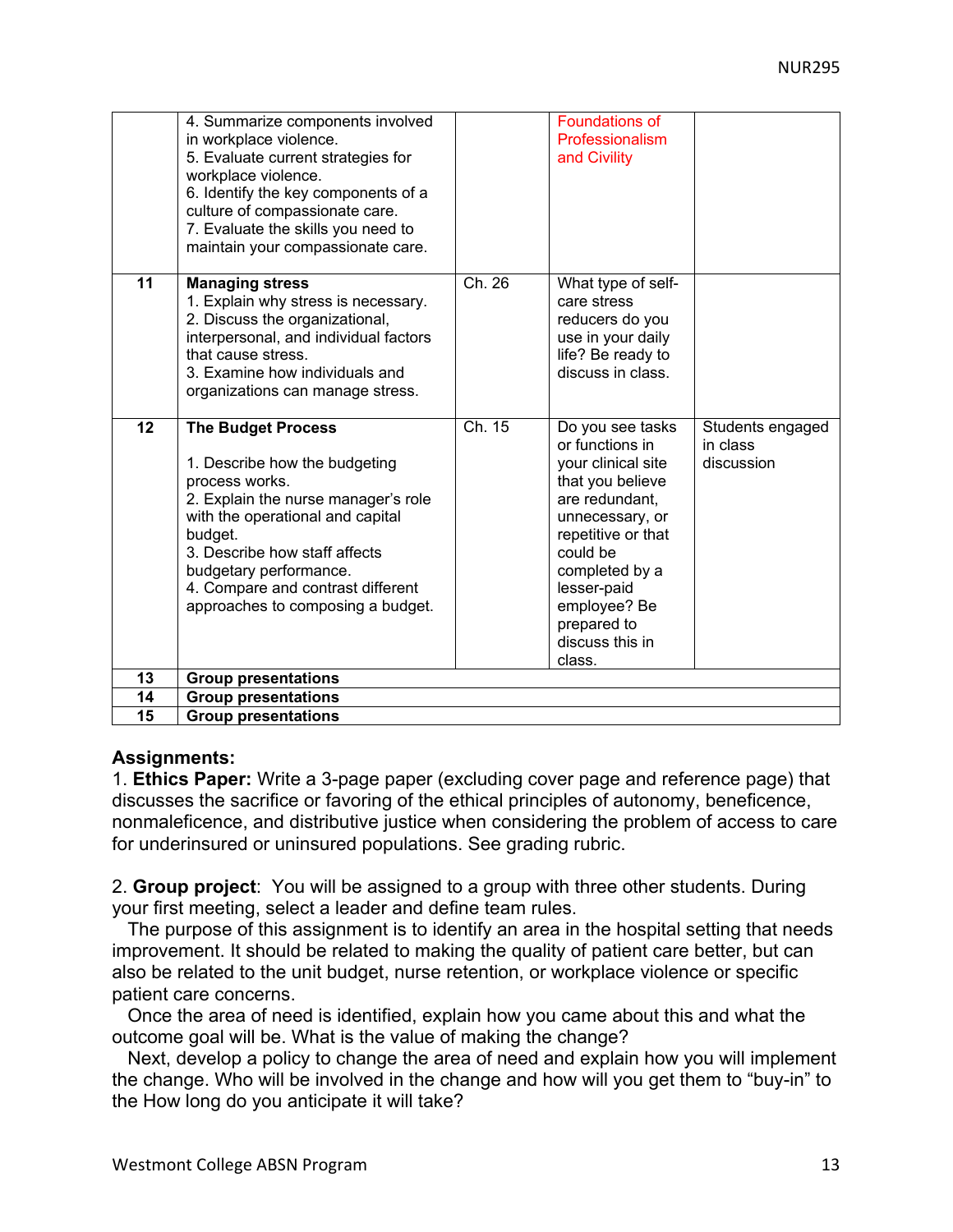What resources might you need to implement the change and where will you get them? Is there a contingency budget in the unit budget for things like this? If not, what other sources of money is available?

Graph your data to show either improvement or regression in the quality improvement project. Discuss with your group why the project was successful or unsuccessful.

Present your project in a 12 slide PowerPoint with each member of your group presenting one part of the project.

#### 3. **Resume, cover page and philosophy on nursing reflection:**

Part of your interview process will be to compose a resume of your education, work experience, skills, certifications, and references. You will turn this in and gain feedback on the construction and contents. Remember, you will have a group interview so you want your resume to stand out.

# **One page papers (100pts)**

# **Ethics Paper**

Write a 5-page paper (excluding cover page and reference page) that discusses the sacrifice of the ethical principles of autonomy, beneficence, nonmaleficence, and distributive justice when considering the problem of access to care for underinsured or uninsured populations. Uses evidence-based resources to understand this healthcare concern across the nation.

|                   | Levels of achievement |                  |              |                 |          |
|-------------------|-----------------------|------------------|--------------|-----------------|----------|
| Criteria          | 25 points             | 20 points        | 15 points    | 10 points       | Assigned |
|                   |                       |                  |              |                 | points   |
| Describe the      | Comprehensive         | Well written     | <b>Basic</b> | <b>Basic</b>    | /25      |
| healthcare        | discussion            | discussion       | discussion   | discussion      |          |
| problem of        | about the             | including        | of access    | of the          |          |
| access to         | health                | most of the      | to care      | challenges      |          |
| care and the      | disparities           | elements of      | leaving      | of access to    |          |
| health            | occurring in          | the criteria     | several      | care with no    |          |
| disparities       | populations           | so reader        | areas out,   | relevant        |          |
| related to        | that have either      | can draw on      | including    | information     |          |
| populations       | no insurance or       | data to          | why this     | to draw from    |          |
| that are          | limited               | guide the        | occurs,      | for writing     |          |
| either            | insurance             | paper.           | who it       | the paper.      |          |
| underinsured      | including             |                  | impacts      |                 |          |
| or uninsured      | barriers and          |                  | and why.     |                 |          |
|                   | challenges to         |                  |              |                 |          |
|                   | care.                 |                  |              |                 |          |
| <b>Identifies</b> | <b>Provides</b>       | <b>Describes</b> | Provides a   | <b>Mentions</b> | /25      |
| evidence-         | comprehensive         | the basics       | brief        | access to       |          |
| based             | discussion of         | of why           | definition   | care,           |          |
| information       | why access to         | access to        | access to    | however no      |          |
| for why           |                       | care is          | care,        | connection      |          |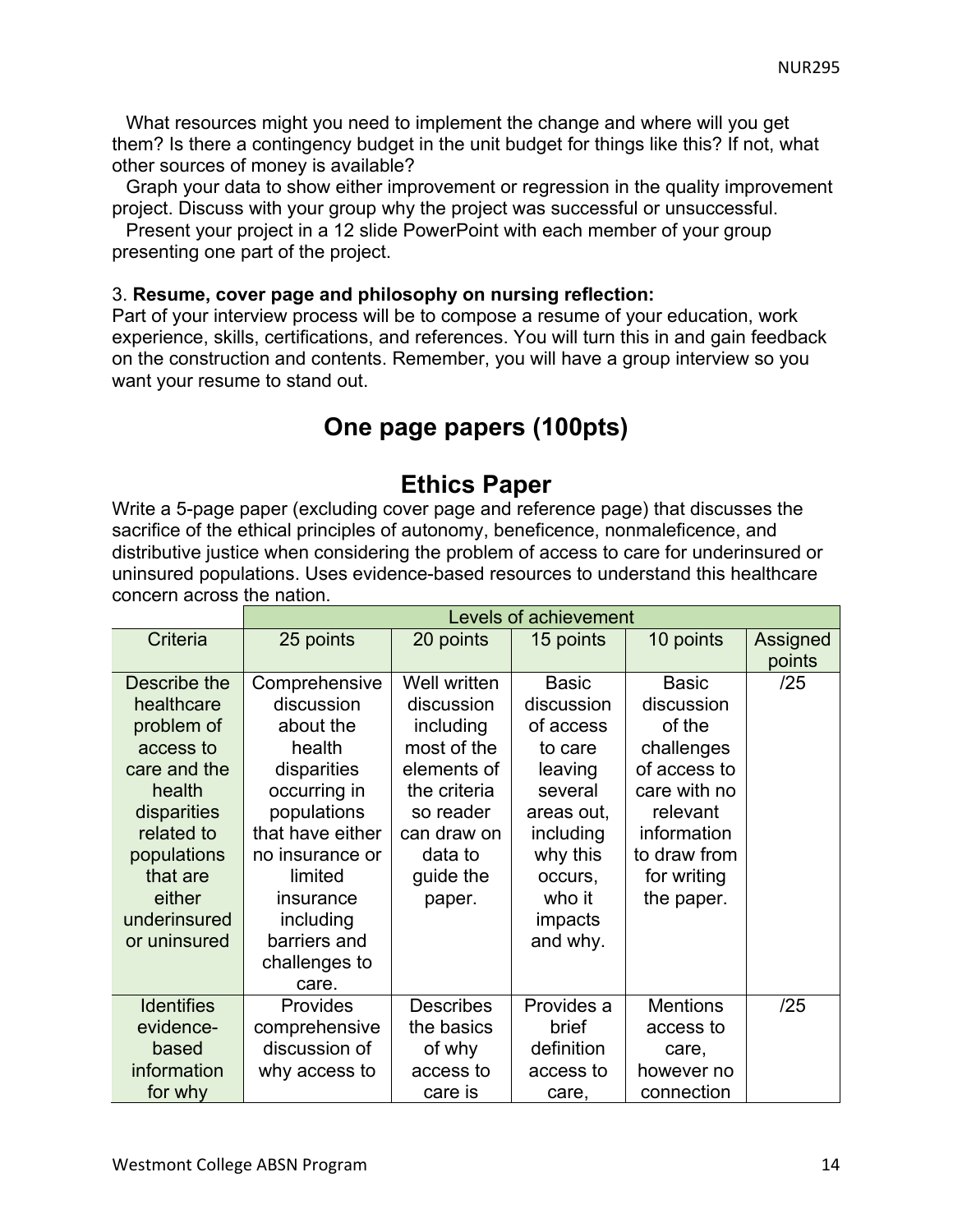| access to         | care is so           | important,        | however      | to criterial of   |     |
|-------------------|----------------------|-------------------|--------------|-------------------|-----|
| care is pivotal   | important.           | however,          | omits the    | the paper.        |     |
| to decreasing     |                      | omits the         | importance   |                   |     |
| the risk of       |                      | barriers and      | or barriers  |                   |     |
| illness for       |                      | challenges        | and          |                   |     |
| underinsured      |                      | some              | challenges   |                   |     |
| or uninsured      |                      | populations       | some         |                   |     |
| populations.      |                      | have.             | population   |                   |     |
|                   |                      |                   | have.        |                   |     |
| <b>Identifies</b> | Provides a           | <b>Identifies</b> | <b>Basic</b> | <b>Basic</b>      | /25 |
| ethical           | comprehensive        | two or more       | information  | information       |     |
| principles        | discussion on        | ethical           | given about  | about ethics      |     |
| that are          | the four main        | principles        | ethical      | in                |     |
| sacrificed        | ethical              | that are          | principles,  | healthcare,       |     |
| when there        | principles that      | sacrificed        | however      | no                |     |
| are barriers      | are sacrificed       | when              | there is a   | identification    |     |
| and               | when                 | populations       | lack of      | of ethical        |     |
| challenges to     | populations of       | of people do      | congruence   | principles        |     |
| access to         | people do not        | not have          | with         | sacrificed.       |     |
| care for          | have access to       | access to         | criteria.    |                   |     |
| under or          | care.                | care.             |              |                   |     |
| uninsured         |                      |                   |              |                   |     |
| populations.      |                      |                   |              |                   |     |
| <b>APA</b> format | <b>APA</b> correctly | Generally         | Multiple     | <b>APA</b> format | /25 |
| (Introduction,    | used                 | acceptable        | mistakes in  | is not used       |     |
| body,             | throughout           | but some          | <b>APA</b>   | correctly or      |     |
| conclusion,       | paper. Citations     | minor             | format.      | at all.           |     |
| correct           | and references       | mistakes.         | 50%          | <b>Citations</b>  |     |
| running head      | are formatted        | 50%               | citations    | and               |     |
| and cover         | correctly,           | citations         | and          | references        |     |
| page, uses        | resources are        | and               | references   | are               |     |
| headers for       | within 5 years,      | references        | are          | formatted         |     |
| organization,     | and from peer        | are               | formatted    | incorrectly,      |     |
| proper            | reviewed             | formatted         | correctly,   | many              |     |
| grammar and       | journals.            | correctly,        | resources,   | resources         |     |
| spelling).        |                      | resources         | however      | are               |     |
| <b>Resources</b>  |                      | are within 5      | not within 5 | outdated          |     |
| used: within      |                      | years and         | years or     | and not           |     |
| 5 years,          |                      | from peer         | from peer    | from peer         |     |
| scholarly         |                      | reviewed          | reviewed     | reviewed          |     |
| peer              |                      | journals.         | journals.    | journals.         |     |
| reviewed          |                      |                   |              |                   |     |
| journals          |                      |                   |              |                   |     |

**Total points\_\_\_\_\_\_\_\_**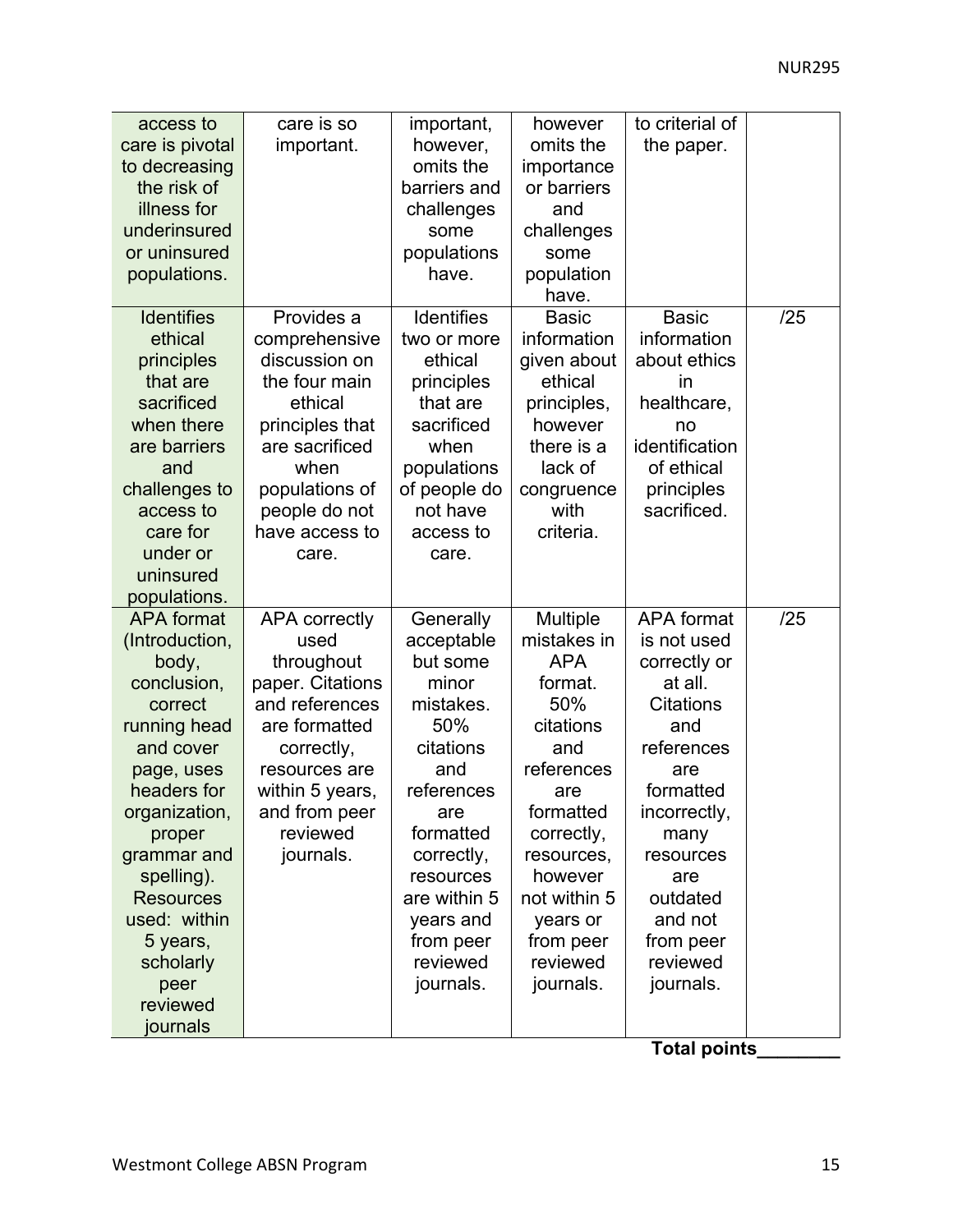Clinical syllabus

Faculty: TBD Clinical Site: TBD Faculty: TBD Phone: TBD Email: TBD Office hours: TBD

Clinical objectives:

1. Discusses the impact nursing leadership has on quality care in healthcare settings.

2. Evaluates the different leadership styles associated with various situations on a busy medical/surgical floor.

3. Practices conflict resolution strategies to de-escalate situations where conflict occurs.

4. Analyze the budget process to recognize the knowledge needed by nursing leaders.

5. Justify the need for continuous quality improvement and specific initiatives for specific patient populations.

6. Recognize staff behaviors that lead to workplace violence and incivility. Develop a "no tolerance" policy for these behaviors.

7. Manage personal and work related stress by developing a self-care routine.

This course has 90 hours of clinical preceptorship that is spent in the acute or ambulatory setting with a nurse leader (preceptor). The purpose of this clinical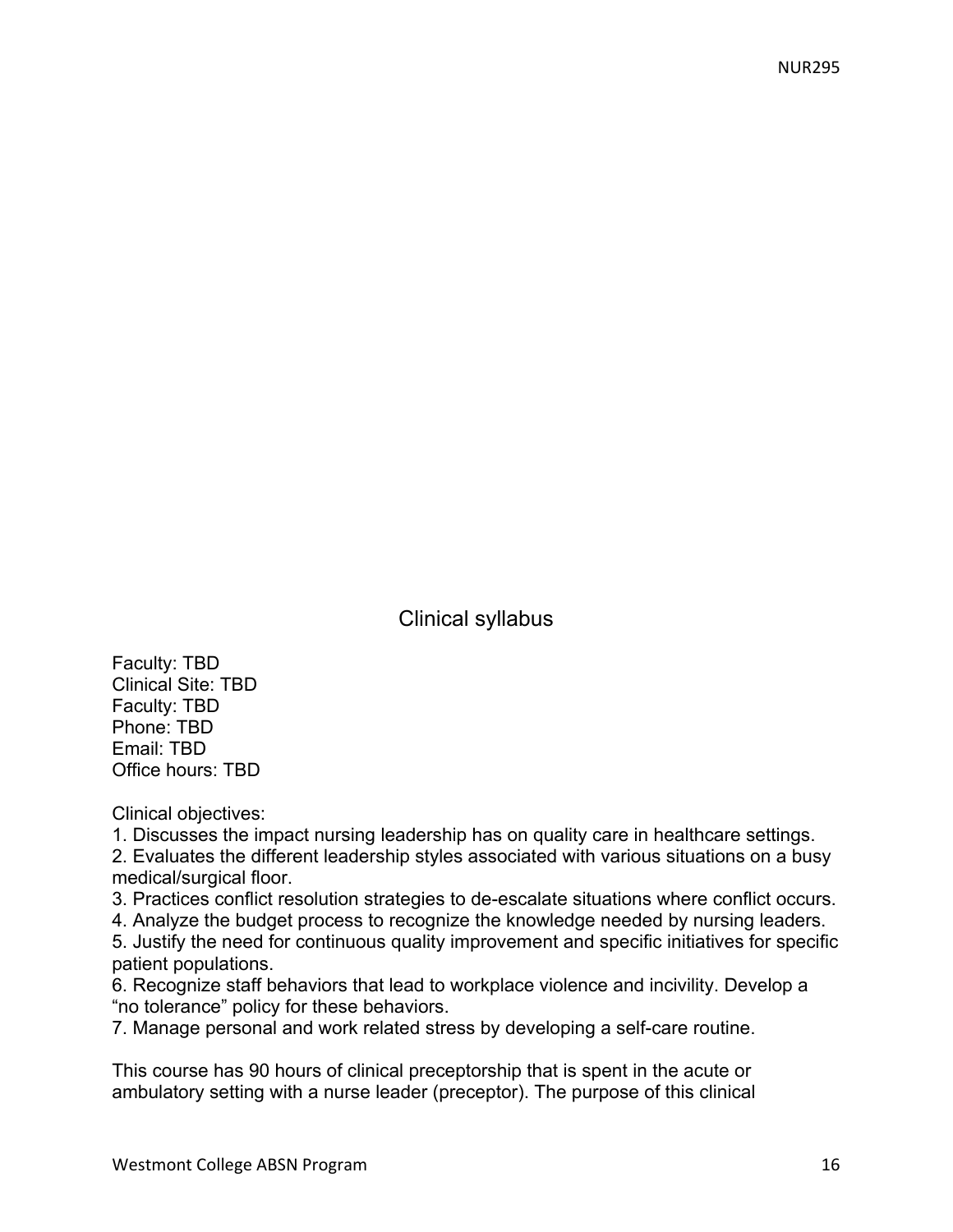experience is that you observe the routine work of nurse leaders as well as conflicts and emergent situations that may materialize during the normal work day. Please attend administrative meetings with your preceptor, staffing meetings, clinical huddles, and medical staff meetings.

Assessment of clinical will include logged hours (must have 90 hrs), reflection papers of different meetings attended, projects you have assisted the nurse leader with, productivity worksheet, paper on nursing retention strategies, and other work assigned by nurse leader Preceptor.

# Clinical Log

# Name\_\_\_\_\_\_\_\_\_\_\_\_\_\_\_\_\_\_\_\_\_

| Week/Date      | # of hours (cumulative<br>total) | Activity |
|----------------|----------------------------------|----------|
|                |                                  |          |
| $\overline{2}$ |                                  |          |
| 3              |                                  |          |
| $\overline{4}$ |                                  |          |
| $\overline{5}$ |                                  |          |
| $6\phantom{1}$ |                                  |          |
| 7              |                                  |          |
| 8              |                                  |          |